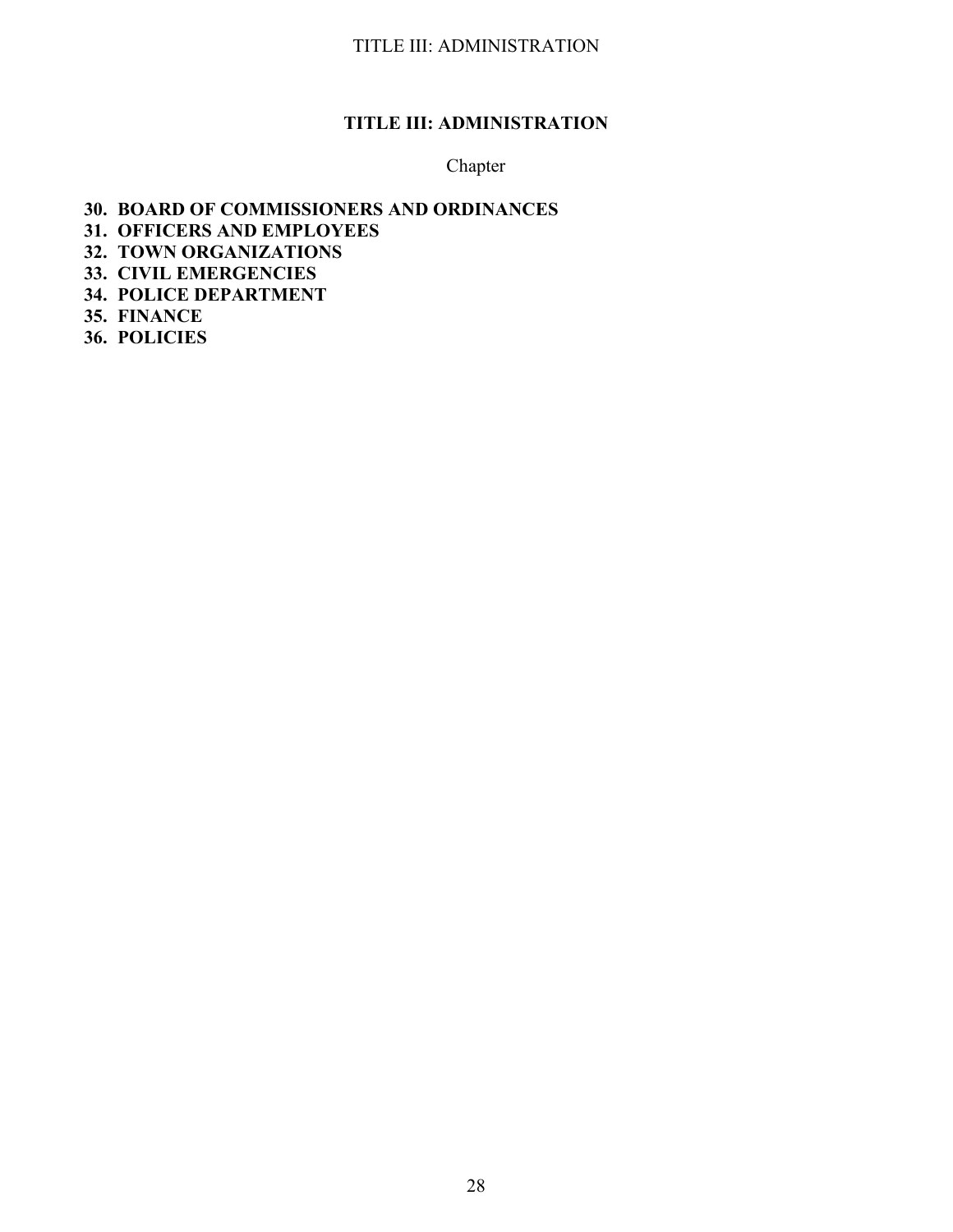## **CHAPTER 30: BOARD OF COMMISSIONERS AND ORDINANCES**

## Section

### *Board of Commissioners*

- 30.01 Meetings
- 30.02 Committees
- 30.03 Granting of franchises
- 30.04 Compensation and reimbursement to Commissioners and Mayor

## *Ordinances*

- 30.15 One subject<br>30.16 Official copy
- Official copy
- 30.17 Ordinance book
- 30.18 Defacing, damaging ordinances prohibited

## *BOARD OF COMMISSIONERS*

## **§ 30.01 MEETINGS.**

The Board of Commissioners shall hold at least one regular meeting each month. The dates, time and location of the regular meetings of the Board of Commissioners shall be determined by resolution of the Board.

### *Editor's note:*

*For specifics concerning meetings, see Res. 2006-4, passed 3-27-2006*

### **§ 30.02 COMMITTEES.**

The Board of Commissioners may create those committees of the Board for special purposes as it deems best. (1993 Code, § 2-27)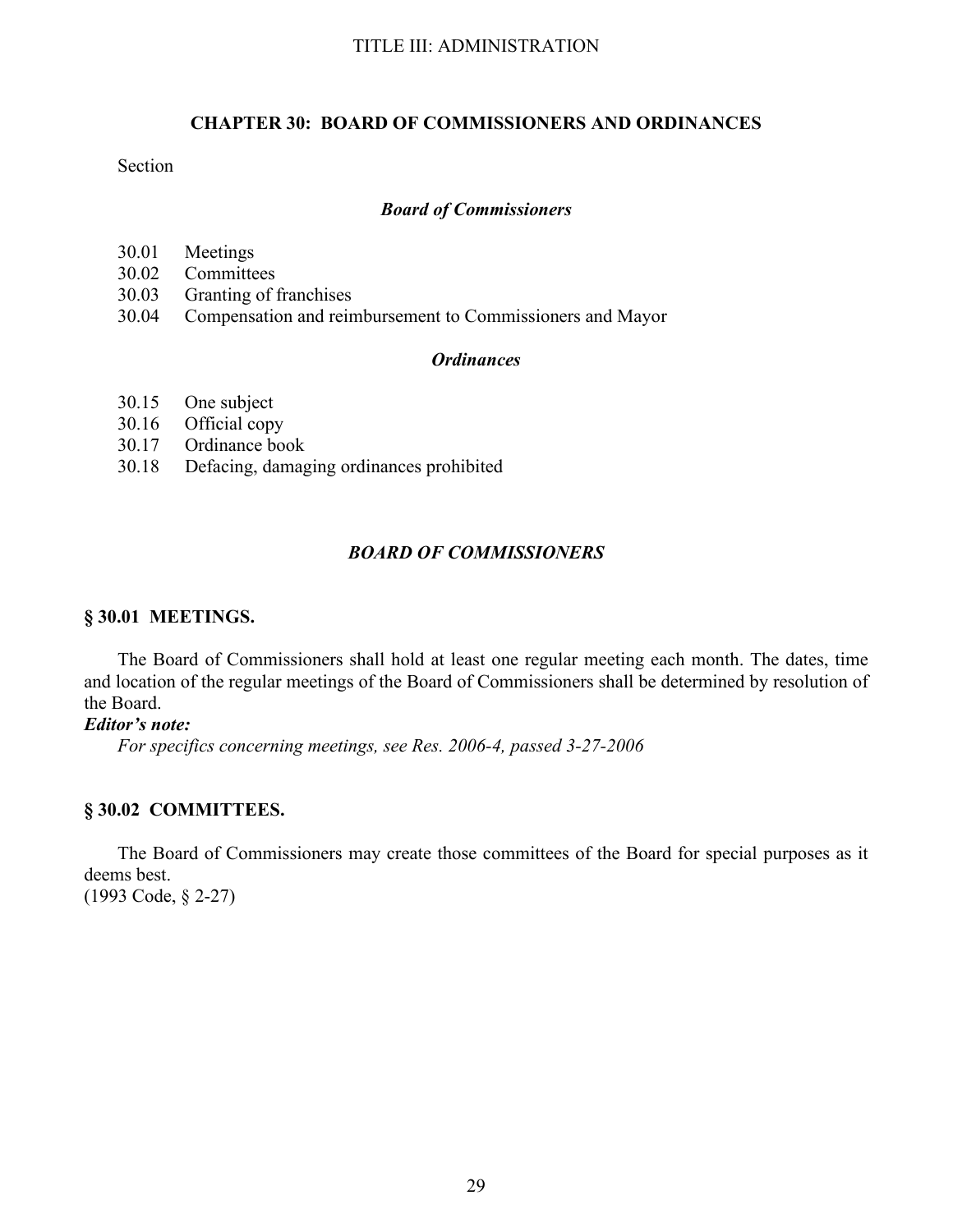### **§ 30.03 GRANTING OF FRANCHISES.**

The Board of Commissioners shall have power to grant, upon reasonable terms, franchises for public utilities. These grants shall not exceed a period of 60 years unless renewed at the end of the period granted.

(1993 Code, § 2-28)

### **§ 30.04 COMPENSATION AND REIMBURSEMENT TO COMMISSIONERS AND MAYOR.**

(A) Each member of the Board of Commissioners, excluding the Mayor, shall receive \$250 per month compensation in consideration of their public service. The Mayor shall receive \$500 per month compensation in consideration of his or her public service.

(B) Neither the Mayor nor any Commissioner will receive reimbursement for any individual expense associated with a meeting located within town limits. The Mayor and Commissioners will, however, be reimbursed for legitimate and reasonable expenses associated with any meeting, official town business or town function located outside town limits. The Mayor and any Commissioner should advise the Finance Officer of any anticipated expense before it is incurred, regardless of amount. Any reimbursable expense that is reasonably anticipated to exceed \$500 must be pre-approved by a majority vote of the Commissioners eligible to vote on the expense.

(C) For the purposes of this section, reimbursable expenses include the following:

 (1) Automobile mileage, reimbursed at the current legal rate as designated by the current town policy;

 (2) Transportation expenses such as airfare, train transportation, taxi/shuttle service and related expenses;

 (3) Meals, reimbursed at a rate of not more than \$10 for breakfast, \$15 for lunch and \$20 for dinner;

(4) Lodging;

(5) Registration fees for conferences and related expenses;

(6) Parking; and

 (7) Any other expense, upon prior approval by a majority vote of the Commissioners eligible to vote upon the expense.

(Res. 2005-2, passed 1-10-2005; Am. Ord. 14-10, passed 8-19-2014)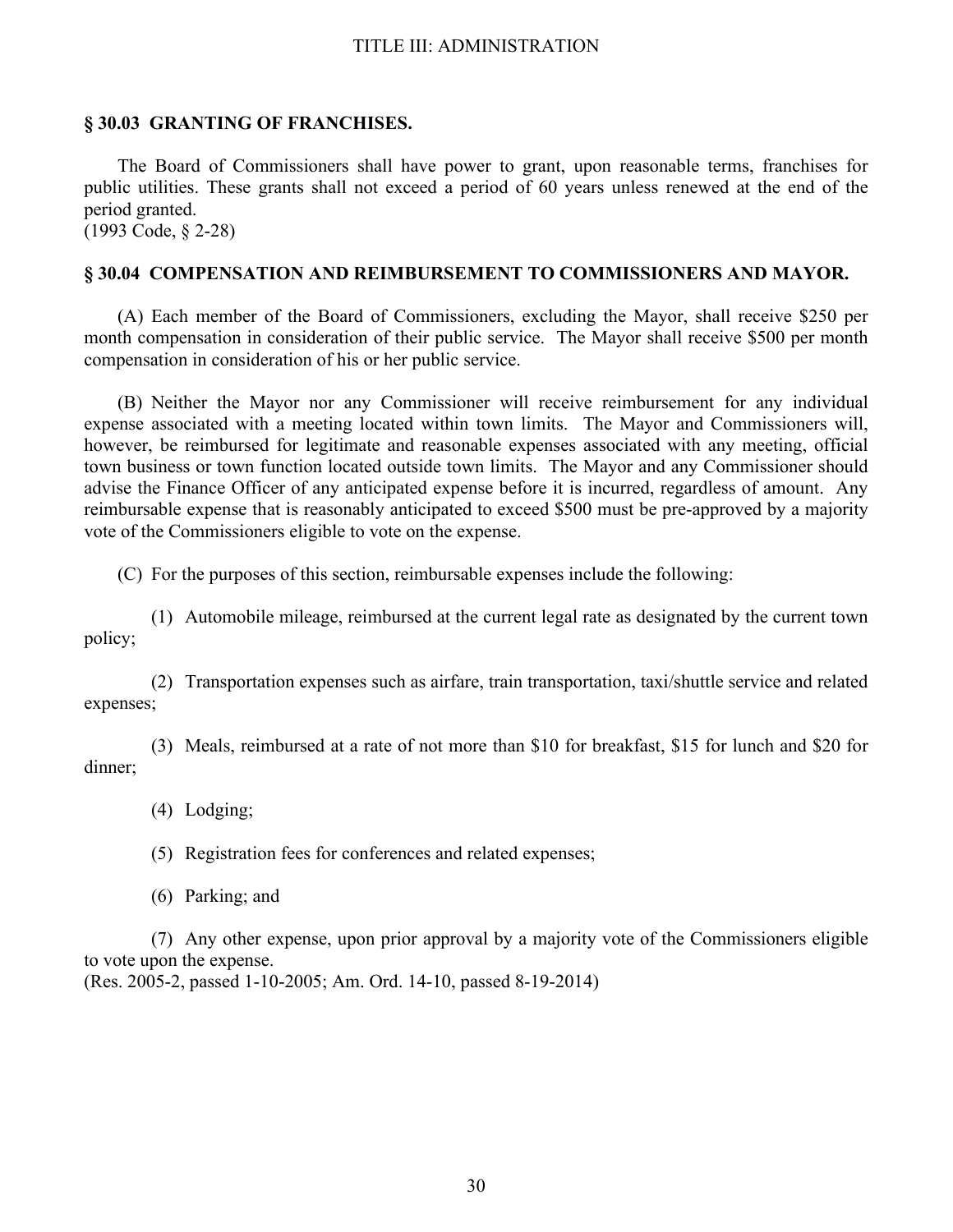#### *ORDINANCES*

### **§ 30.15 ONE SUBJECT.**

All ordinances shall be confined to one subject except appropriation ordinances which shall be confined to the subject of appropriations only. (1993 Code, § 2-46)

### **§ 30.16 OFFICIAL COPY.**

A true copy of an ordinance, which has been duly enacted by the Board of Commissioners, signed by the Mayor, and attested to by the Town Clerk, shall be known as an official copy of an ordinance for the town. All ordinances or a true copy thereof shall be inserted in this code in the proper chapter. (1993 Code, § 2-47)

## *Charter References:*

 *Board of Commissioners may pass ordinances, see § 2-8 Financial responsibilities of Board of Commissioners, see § 3-1 Power of town vested in Mayor and Commissioners, see § 2-1*

### **§ 30.17 ORDINANCE BOOK.**

The Town Clerk shall file a true copy of each ordinance, until it is codified in this code, in an ordinance book separate and apart from the Board of Commissioners' minute book. The ordinance book shall be appropriately indexed and maintained for public inspection in the office of the Clerk. (1993 Code, § 2-48)

#### **§ 30.18 DEFACING, DAMAGING ORDINANCES PROHIBITED.**

 No person shall tear or deface any of the town ordinances. (1993 Code, § 2-49) Penalty, see § 10.99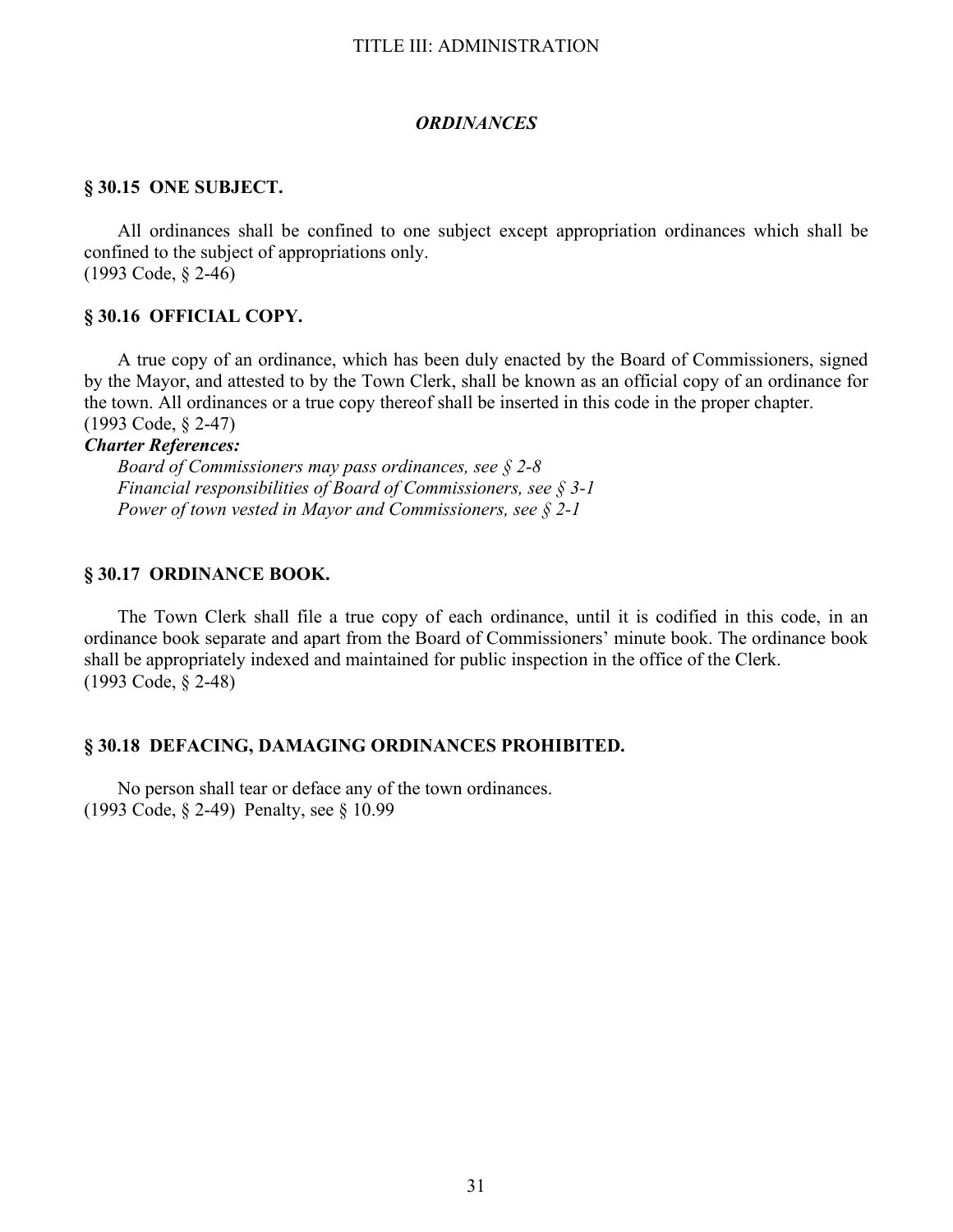## **CHAPTER 31: OFFICERS AND EMPLOYEES**

### Section

### *Town Administrator*

- 31.01 Term, compensation, hours and removal
- 31.02 Responsibilities; authority
- 31.03 Duties as Budget Officer
- 31.04 Appointment to boards, committees

## *Town Officers and Employees*

- 31.15 Town Attorney
- 31.16 Finance Officer
- 31.17 Tax Collector
- 31.18 Town Clerk

## *In General*

31.30 Code of conduct

### *TOWN ADMINISTRATOR*

## **§ 31.01 TERM, COMPENSATION, HOURS AND REMOVAL.**

(A) There is hereby established the position of Town Administrator. This subchapter outlines salary and remuneration, responsibilities and hours of work, defines authority and establishes the method for the hiring and firing of that individual.

(B) The title of the individual to be hired to effectively manage the affairs of the town will be the Town Administrator. This person will serve at the pleasure of the Board of Commissioners and may be removed from office by a majority vote of the Board. Reasons for dismissal may be treated as confidential and reasons for circumstances leading up to dismissal may remain confidential unless both parties agree to reveal that information or the information would be in the best interest of the public.

(C) Pay will be established based on qualifications of the individual. Additional compensation either in the form of travel allowances, deferred compensation and professional affiliation dues shall be paid at the discretion of the Board of Commissioners. Actual relocating expenses shall not exceed the amount as set by ordinance, and other incidentals shall be negotiable as is salary and will be the responsibility of the Town Administrator-elect and the Board of Commissioners.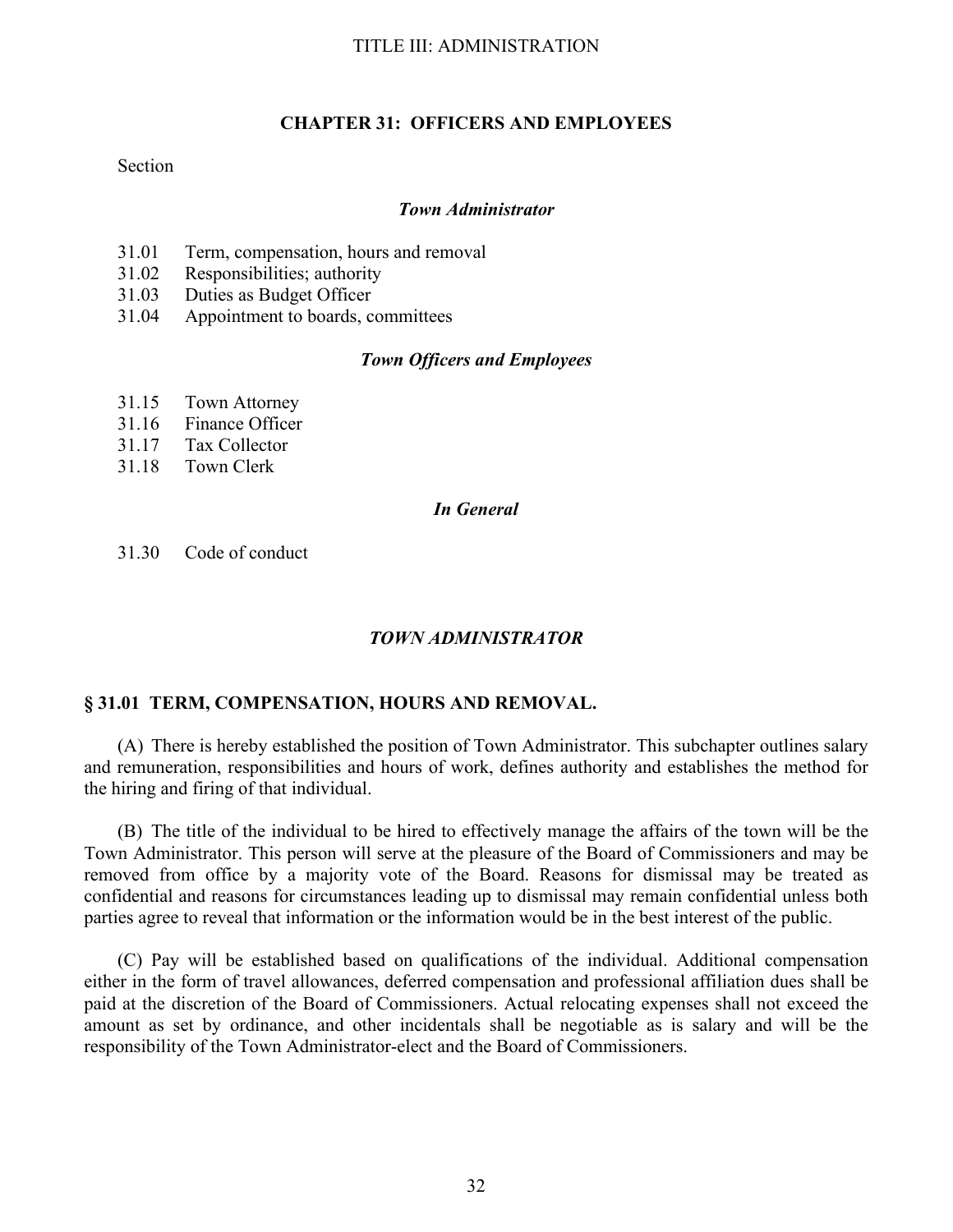(D) The standard work week of 8:00 a.m. until 5:00 p.m. will be adhered to, but the Town Administrator must work those hours needed to accomplish the work required. The Town Administrator may assign certain requirements to key staff, but he or she may not delegate his or her overall responsibility for management of the town, its resources, personnel and financial investments.

(E) Upon the Town Administrator's removal from office, severance pay may be authorized with a maximum of 90 days' pay and allowances. During this interim period, the Mayor may appoint an individual to fill the vacancy of Town Administrator until a replacement is hired. Should an Acting Town Administrator, as set by the Board, be named, he or she shall have all rights, privileges and benefits of that position.

# (1993 Code, § 2-81)

## *Charter Reference:*

 *Board may appoint officers, see § 2-3 Town Administrator generally, see § 2-4* 

### **§ 31.02 RESPONSIBILITIES; AUTHORITY.**

In establishing the position of Town Administrator, certain areas of responsibility and authority must and should be clearly defined as set out below:

(A) The Town Administrator reports to and is held directly accountable to the Board of Commissioners (as a unified political body);

(B) The Town Administrator's direct supervisor will be the Mayor, and, when questions and problems arise, they shall work directly with each other;

(C) The Town Administrator will receive a yearly personnel evaluation and job review by the full Board of Commissioners for the town within 30 days of his or her employment anniversary. During this review, the Board will make known areas of concern and express its satisfaction for or against the Town Administrator's job performance;

(D) The Town Administrator's salary may be adjusted accordingly as the Board of Commissioners deems necessary. Additional work or duties may be assigned as required with no consideration made for salary increases, should the Board so desire;

(E) All department heads, including the Town Clerk, will report directly to the Town Administrator and the Town Administrator shall be the individual charged with direct administrative responsibility to ensure that the town operates in a professional manner. It shall be the responsibility of the Town

Administrator to discipline, train and evaluate. Hiring and termination of department heads for any reason shall require prior Board approval;

(F) The Town Administrator shall hold department heads responsible for ensuring that each department is managed to promptly and efficiently complete regular and designated duties; and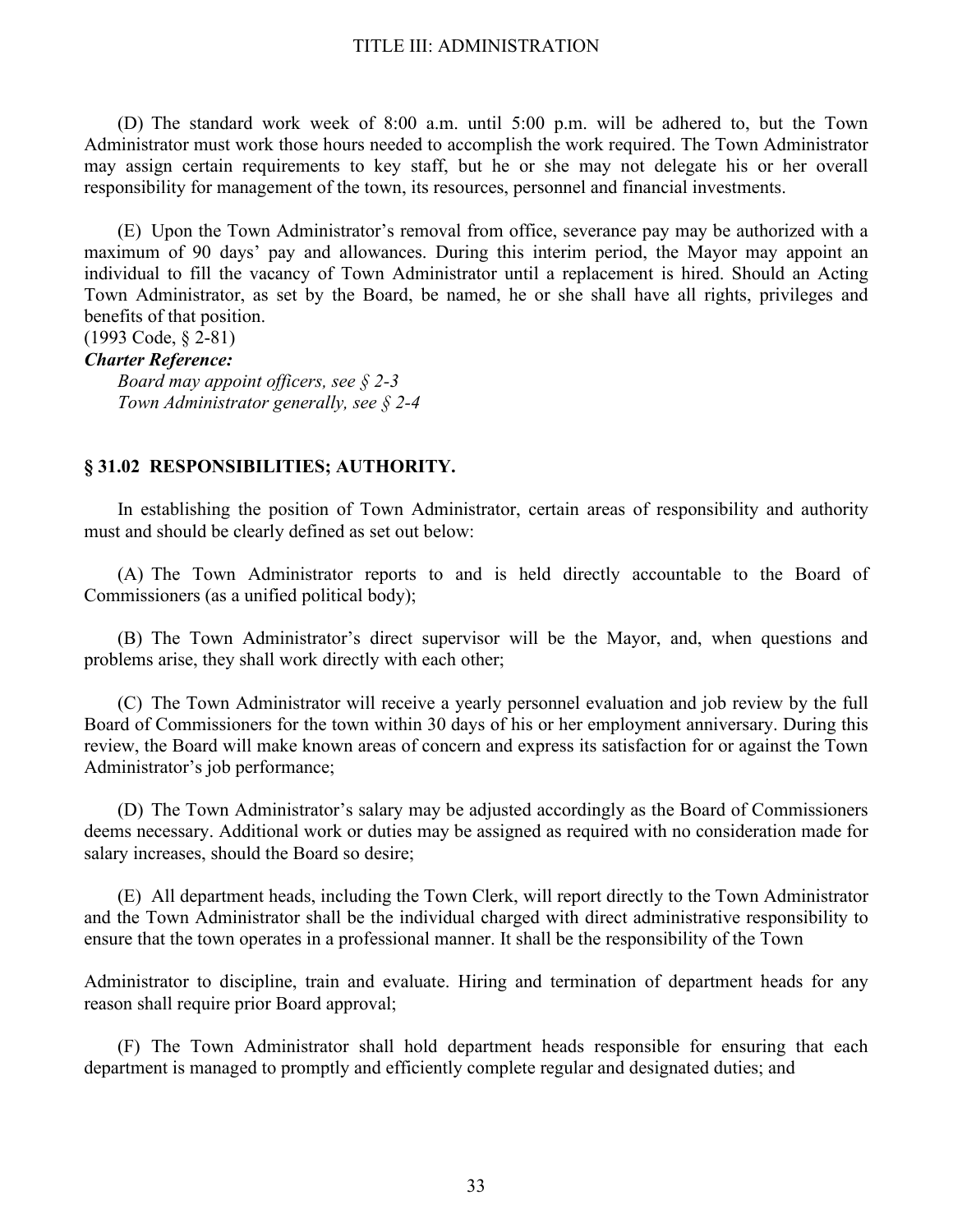(G) The Town Administrator shall evaluate each department head of the town based on the job performance of the department and how well the department head has managed resources and personnel. This evaluation may be on the yearly anniversary date (30 days prior or 30 days thereafter) of employment of the individual department head to be evaluated on a fiscal year basis. (1993 Code, § 2-82)

#### **§ 31.03 DUTIES AS BUDGET OFFICER.**

The Town Administrator shall be designated the Town Budget Officer and assigned the primary responsibility of compiling and programming the fiscal year operating budget for the town. Additionally, the Town Administrator shall be directly responsible to ensure that all funds and purchases or procurement of goods and services are acquired legally and within the laws as outlined by the state. (1993 Code, § 2-83)

#### **§ 31.04 APPOINTMENT TO BOARDS, COMMITTEES.**

The Board of Commissioners may appoint the Town Administrator to boards and committees where the presence and appointment of the Town Administrator would be in the best interest of the town and its citizens. This includes, but is not limited to the Economic Development Council, Regional Council of Governments and Halifax Mayors and Managers Association. (1993 Code, § 2-84)

## *TOWN OFFICERS AND EMPLOYEES*

#### **§ 31.15 TOWN ATTORNEY.**

(A) An attorney shall be named as Town Attorney by the Board of Commissioners at the first meeting of the Board after its election and qualification, or as soon thereafter as possible. (1993 Code, § 2-101)

(B) It shall be the duty of the Town Attorney to:

(1) Prosecute for and defend suits against the town;

 (2) Advise the Mayor, Board of Commissioners or any other officer of the town in regard to matters connected with the town's business;

(3) Attend meetings of the Board of Commissioners when requested to do so by it;

 (4) Draw those deeds, contracts, bonds, notes and other legal papers as may be required for the proper conduct of the town's business;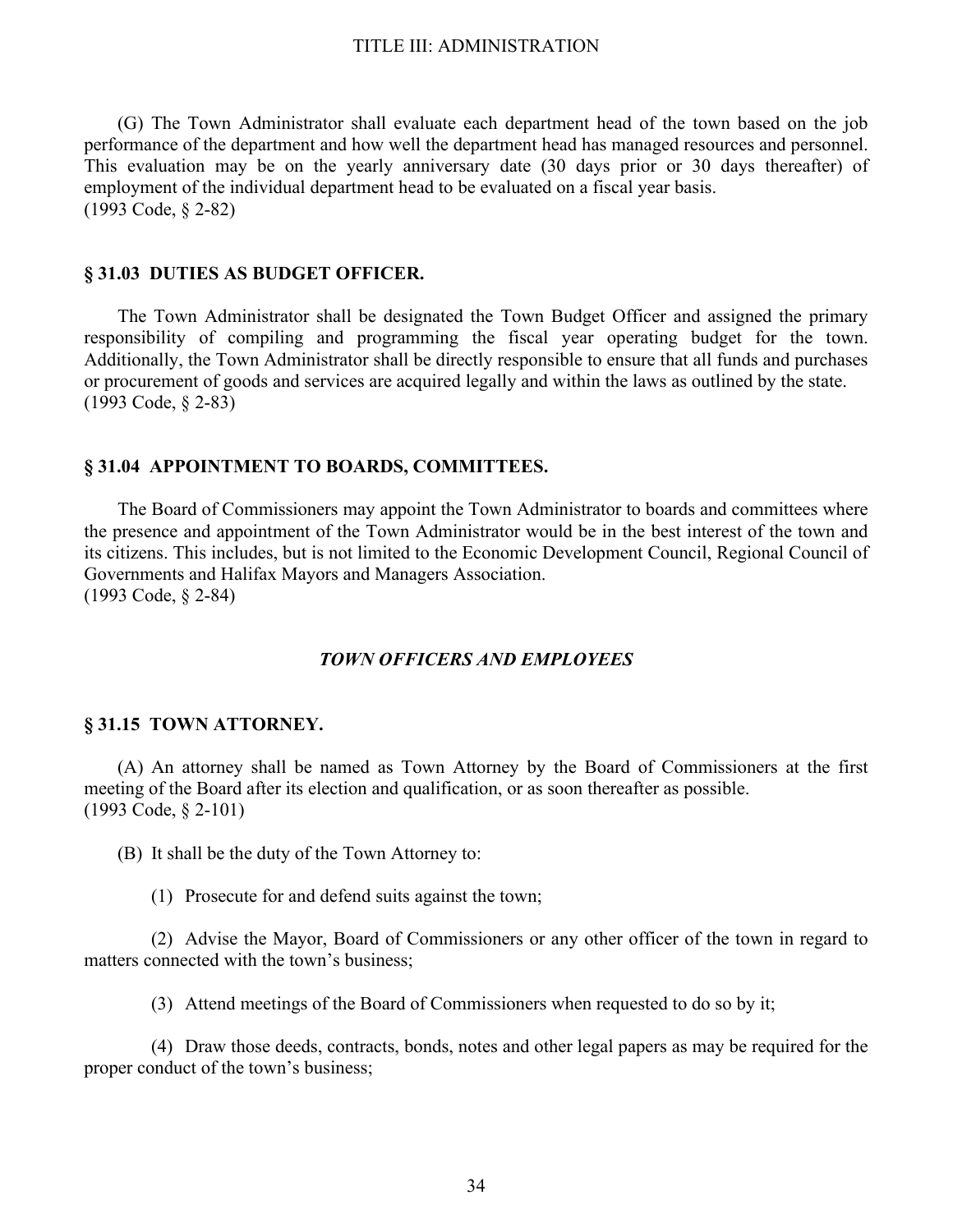(5) Draw all ordinances granting franchises; and

 (6) Approve all ordinances as to form before their introduction. (1993 Code, § 2-102) *Charter Reference: Town Attorney generally, see § 2-6 Statutory Reference: City Attorney, see G.S. § 160A-173* 

## **§ 31.16 FINANCE OFFICER.**

(A) A Finance Officer shall be appointed by the Board of Commissioners at the first meeting of the Board after its election and qualification, or as soon thereafter as possible. (1993 Code, § 2-121)

(B) It shall be the duty of the Finance Officer to:

(1) Receive and faithfully keep moneys which he or she shall receive on behalf of the town;

 (2) Keep an accurate account of all moneys deposited with him or her or by him or her and disbursed by him or her for the town;

 (3) Supply the Board of Commissioners with any information as it may require of him or her relative to finances;

 (4) Make a monthly report to the Board of Commissioners of all receipts and disbursements of funds of the town;

 (5) Draw all orders on the town funds, subject to approval by the Board of Commissioners; and

 (6) Do any other and further acts as the Board of Commissioners may require. (1993 Code, § 2-122)

*Charter Reference:*

 *Town Treasurer and Finance Officer generally, see § 3-4 Statutory Reference: Finance Officer, see G.S. §§ 159-24* et seq*.*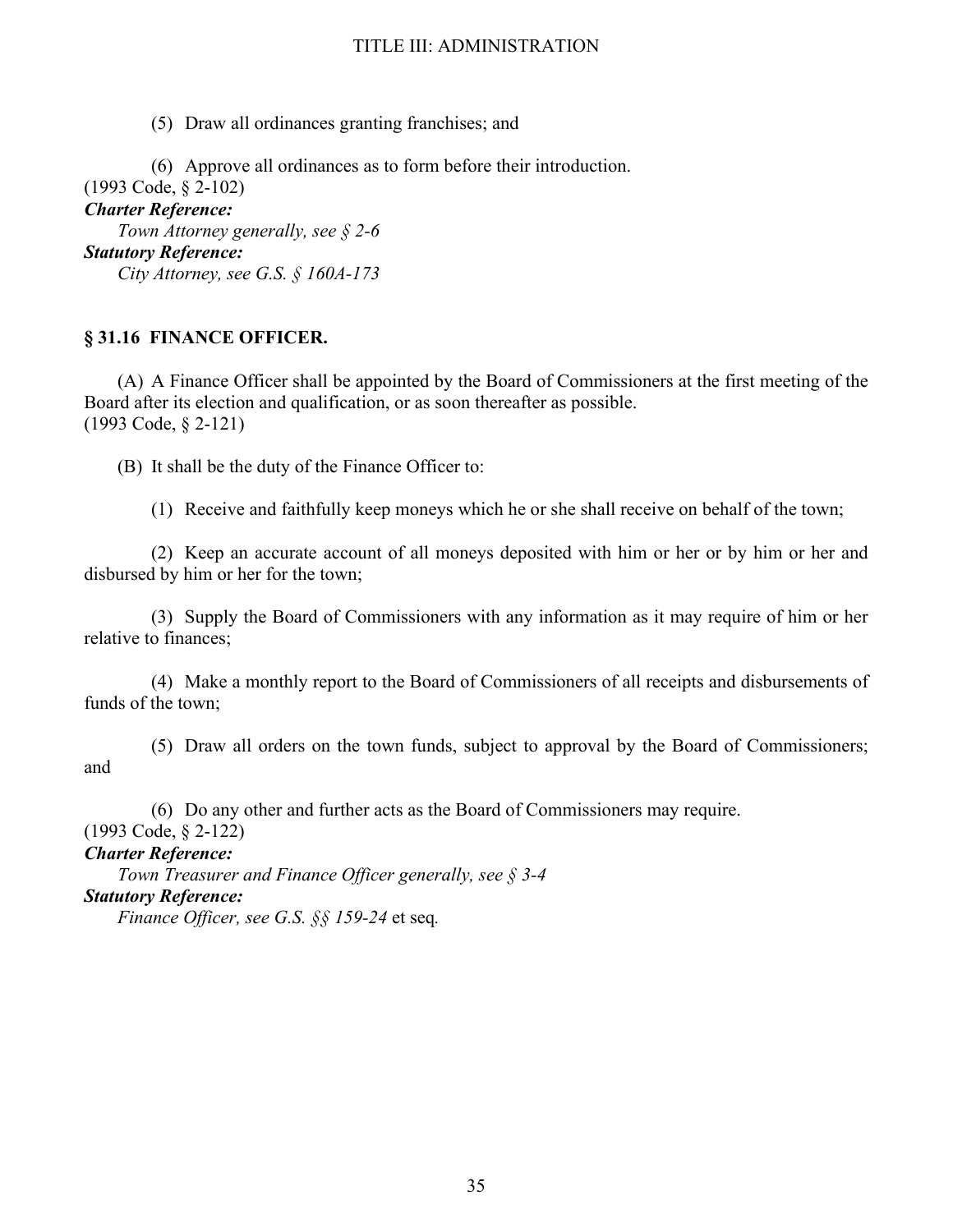## **§ 31.17 TAX COLLECTOR.**

(A) A Tax Collector shall be appointed by the Board of Commissioners at the first meeting of the Board after its election and qualification, or as soon thereafter as possible. The Finance Officer may also be the Tax Collector. (1993 Code, § 2-141)

(B) It shall be the duty of the Tax Collector to:

(1) Collect all taxes and assessments due the town, including license tax;

(2) Make an accounting to the Finance Officer at the end of each week;

 (3) Pay over to the Finance Officer daily those moneys as are collected by him or her for the account of each separate fund according to the tax levy;

 (4) Deliver a list of all unpaid taxes with the reason therefor as ascertainable to the Board of Commissioners;

 (5) Supply the Mayor and Board of Commissioners with information as they may require of him or her relative to his or her department; and

 (6) Make a monthly report to the Board of Commissioners, listing therein all funds collected by him or her. (1993 Code, § 2-142)

### **§ 31.18 TOWN CLERK.**

(A) The Board of Town Commissioners may employ a Clerk and, upon the recommendation by the Town Administrator, prescribe the term of office, duties and fix salary.

(B) The Clerk shall act as Secretary to the Board of Commissioners. (Am. Ord. passed 7-19-2000)

## *IN GENERAL*

### **§ 31.30 CODE OF CONDUCT.**

(A) No employee, officer or agent of the Town of Enfield shall knowingly solicit or accept any form of gratuity from any person, firm or organization whereby gratuity shall in any way persuade or affect the outcome of the award of any contract of which any part is supported by federal funds.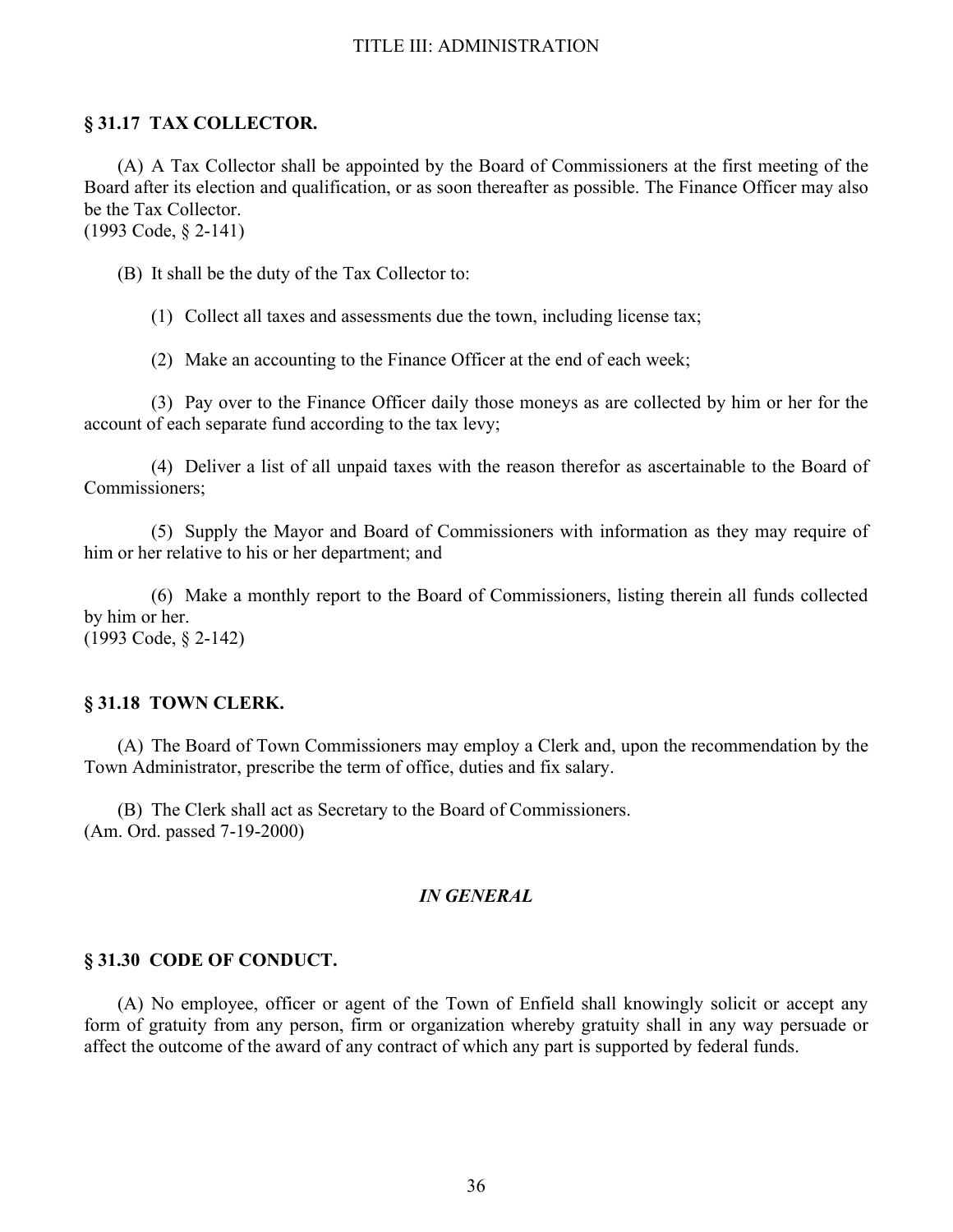(B) No employee, officer or agent of the Town of Enfield shall participate in the selection, or in the award or administration of a contract supported by federal funds if a conflict of interest, real or apparent, would be involved. A conflict would arise when the employee, officer or agent, member of his or her immediate family, his or her partner or an organization which employs, or is about to employ, any of the above individuals, has a financial or other interest in the firm selected for award.

(C) No employee, officer or agent of the Town of Enfield shall solicit nor accept gratuities, favors or anything of monetary value from contractors, potential contractors or parties to subagreements.

(D) If any employee, officer or agent shall knowingly violate any of the provisions of this section, that employee, officer or agent will be subject to disciplinary measures as may be deemed appropriate by the Board of Commissioners including, but not limited to, suspension without pay, demotion or dismissal.

(E) If any contractor or his or her agent violates any provision of this section, the violation will constitute grounds for action deemed appropriate by the Board of Commissioners including, but not limited to, withdrawal from consideration of any proposal or bid submitted by a contractor, withdrawal of award or rescission of contract.

(F) This section shall become effective from and after its adoption by the Town of Enfield Board of Commissioners in an open meeting. (Ord. passed 12-15-1993)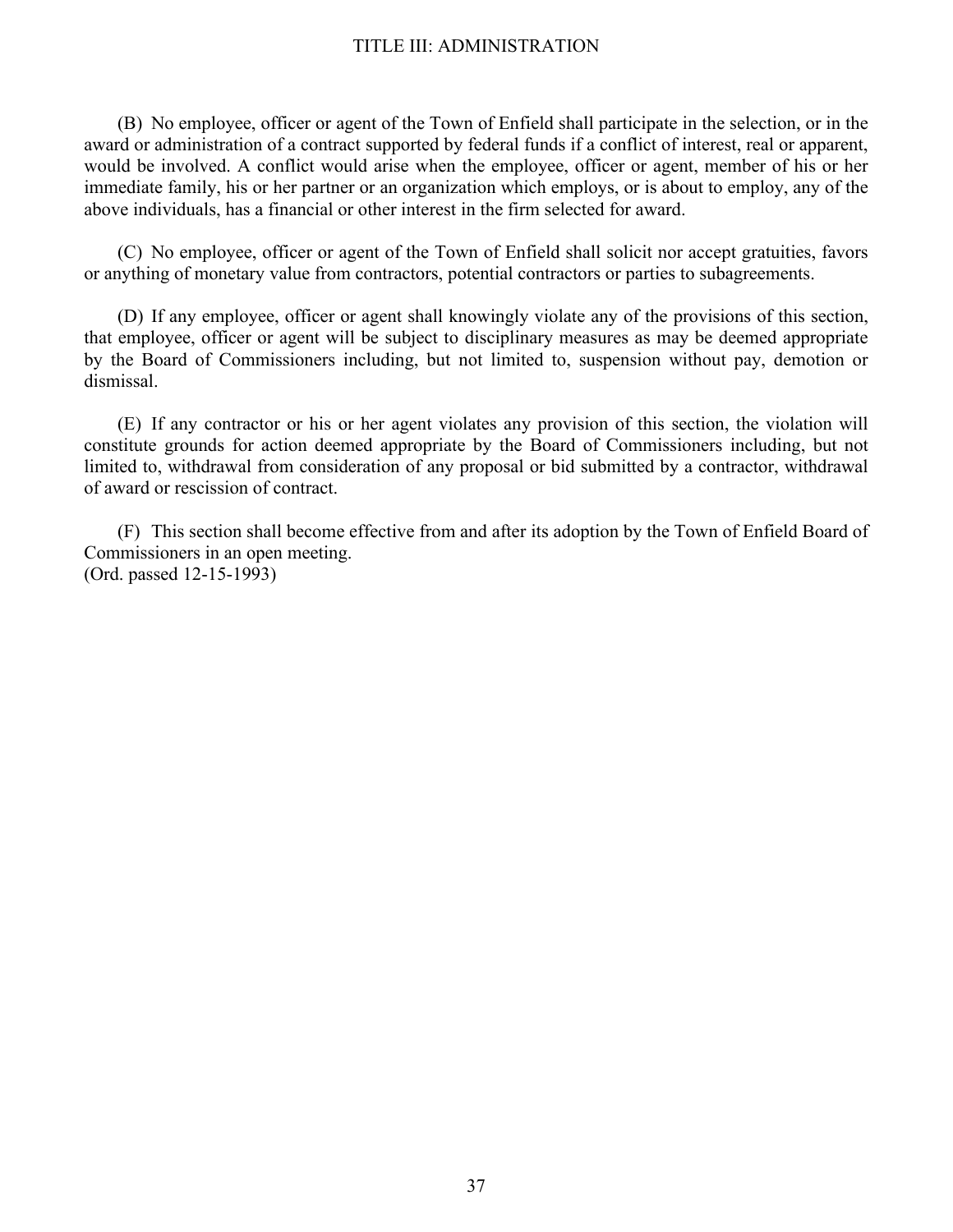### **CHAPTER 32: TOWN ORGANIZATIONS**

### Section

#### *Planning Board*

- 32.01 Establishment; extraterritorial jurisdiction
- 32.02 Membership; terms; vacancies
- 32.03 Organization, rules, meetings and records
- 32.04 Compensation
- 32.05 Powers and duties
- 32.06 Annual report and budget request

## *PLANNING BOARD*

### ' **32.01 ESTABLISHMENT; EXTRATERRITORIAL JURISDICTION.**

There shall be a Planning Board for the town, and its extraterritorial jurisdiction, when a jurisdiction is adopted, established under the authority of the General Statutes of the state.  $(1993 \text{ Code}, \S 2-176)$ 

### ' **32.02 MEMBERSHIP; TERMS; VACANCIES.**

A) The Planning Board shall consist of seven members, which shall consist of residents of the Town and the extraterritorial jurisdiction proportionate to their population as provided in G.S. § 160D-307. The in-town members shall be appointed by the Board of Commissioners. The extraterritorial members shall be appointed by the County Board of Commissioners in accordance with G.S. § 160D-307.

B) Members shall be appointed to staggered two-year terms. Terms shall expire on June 30. Members shall serve until the expiration of their terms or until their successors have been appointed.

(C) Vacancies occurring for reasons other than expiration of terms shall be filled for the period of the unexpired term by the Board of Commissioners for in-town members, and by the County Board of Commissioners for extraterritorial members.

(D) Faithful attendance at the meetings of the Planning Board is considered a prerequisite for the maintenance of membership on the Board. Unexcused absence from three consecutive meetings shall be deemed adequate reason for termination of membership on the Planning Board by the Board of Commissioners.

 $(1993 \text{ Code}, \text{§ } 2-177)$ 

' **32.03 ORGANIZATION, RULES, MEETINGS AND RECORDS.**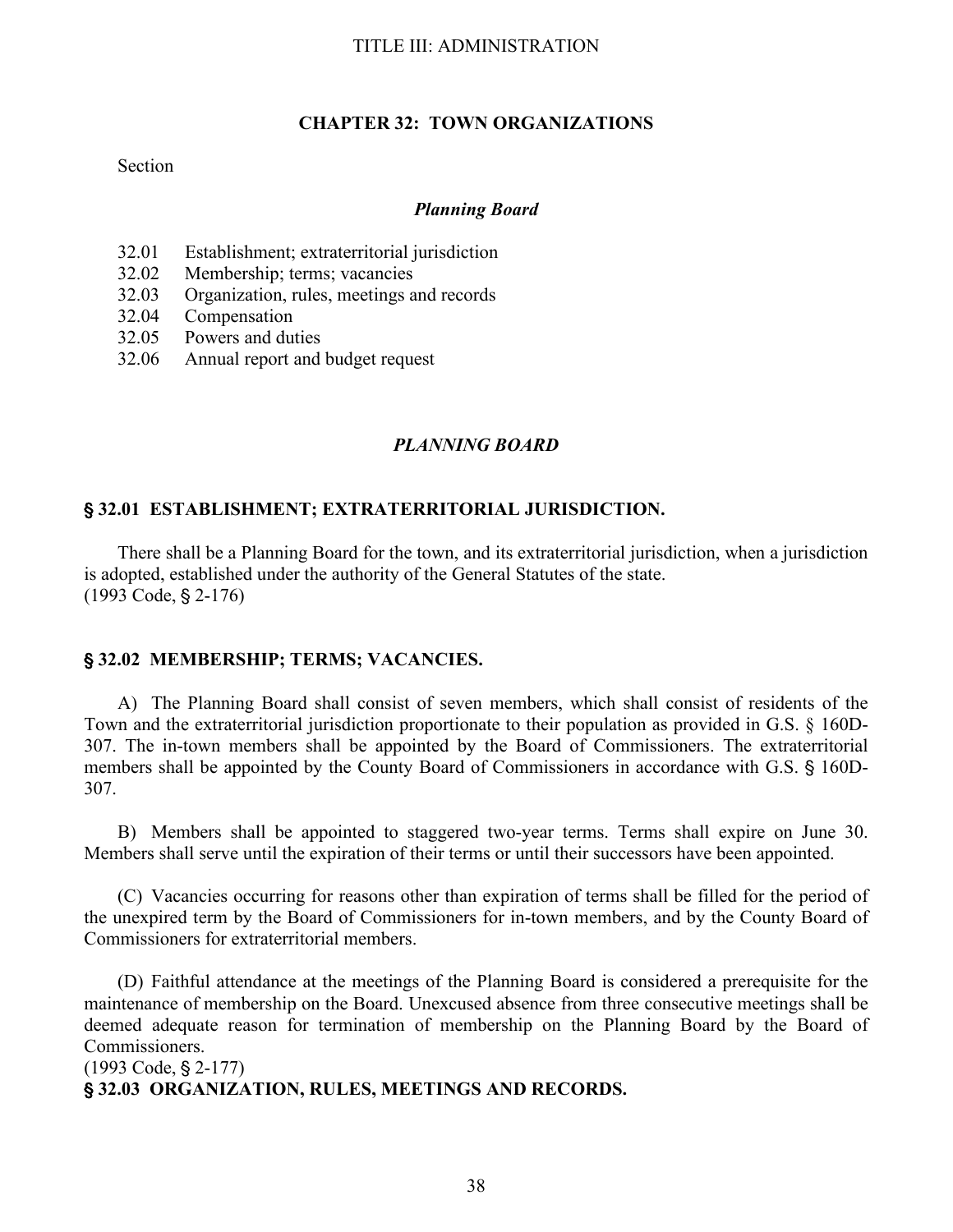The Planning Board shall elect a Chairperson and may create and fill any other offices as it may deem necessary. The term of officers shall be one year or until successors have been elected and installed, with eligibility for reelection. Vacancies in officers' positions prior to expiration of terms shall be filled for the period of the unexpired term by the Planning Board. The Planning Board shall adopt rules for the transaction of its business and shall keep a record of meeting minutes, its members' attendance and its resolutions, discussions, findings and recommendations, which record shall be a public record. The Planning Board shall hold at least one meeting monthly unless there is no business to be discussed or acted upon, and all of its meetings shall be in accordance with G.S.  $\S$  143-318.9 *et seq.* A quorum shall consist of four members for the purpose of taking any official action required by this section.

 $(1993 \text{ Code}, \S 2-178)$ *Charter Reference: Planning and regulation of development, see Ch. VII*

## ' **32.04 COMPENSATION.**

Compensation for participation on the Planning Board shall be set by the Board of Commissioners. Members or employees of the Planning Board, when duly authorized by the Planning Board, may attend planning conferences or meetings of planning institutes or hearings upon pending planning legislation; and the Planning Board may, by formal and affirmative vote, pay the reasonable traveling expenses incidental to attendance, within the Planning Board's budget and with concurrence of the Board of Commissioners.

 $(1993 \text{ Code}, \text{\$2-179})$ 

### ' **32.05 POWERS AND DUTIES.**

(A) It shall be the function and duty of the Planning Board to make comprehensive surveys and studies of existing conditions and probable future developments and prepare those plans for physical, social and economic development as will best promote the public health, safety, morals, conveniences or the general welfare as well as efficiency and economy in the development of the town. The Planning Board shall have the powers and duties given it by the General Statutes and the Board of Commissioners, including the power to:

- (1) Make studies of the area within its jurisdiction and surrounding areas;
- (2) Determine objectives to be sought in the development of the study area;
- (3) Prepare and recommend for adoption plans for achieving objectives;

(4) Develop and recommend policies, ordinances, administrative procedures and other means for carrying out plans in a coordinated and efficient manner;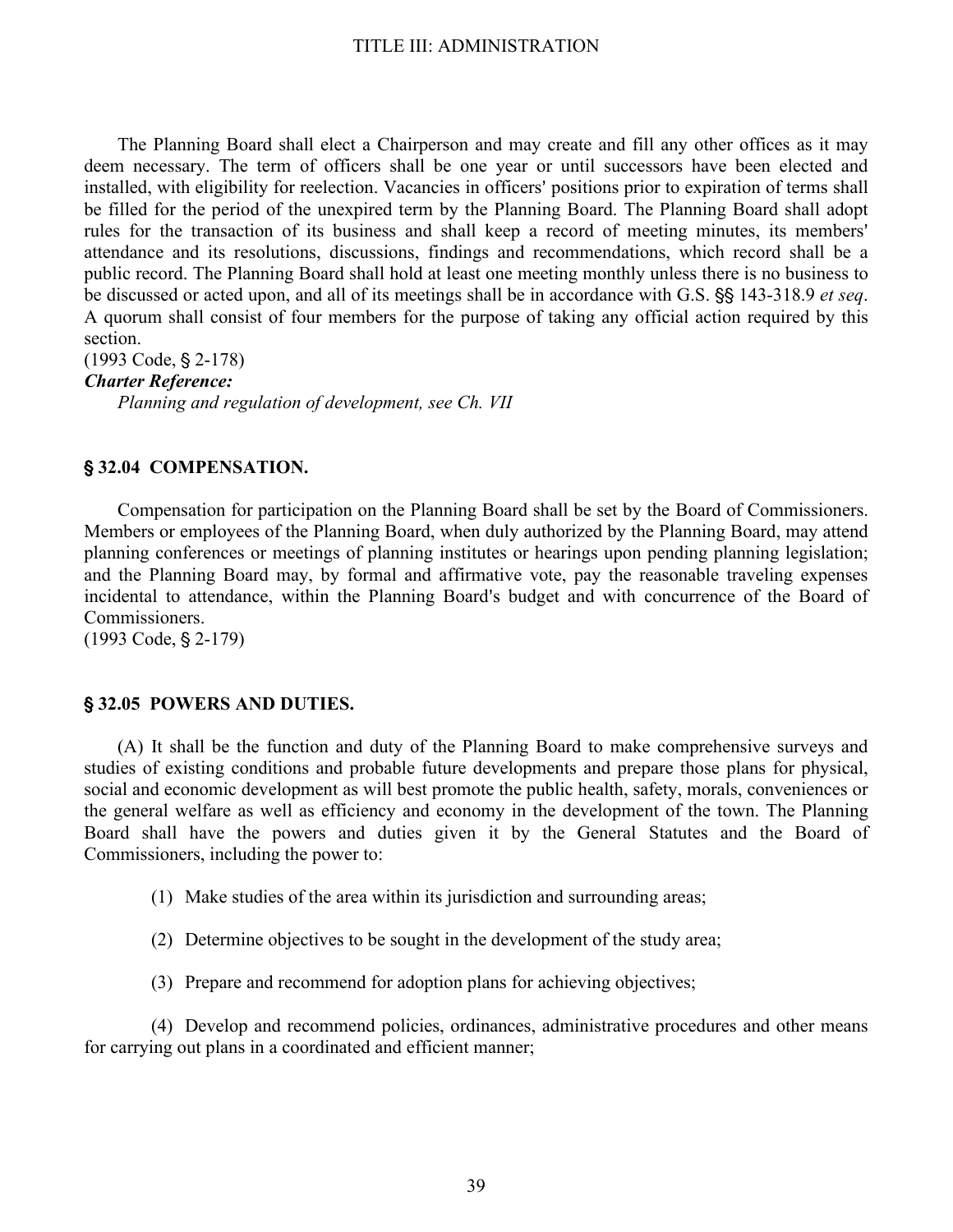(5) Advise the legislative body concerning the use and amendment of means for carrying out plans;

(6) Exercise any functions in the administration and enforcement of various means for carrying out plans that the Board of Commissioners may direct;

(7) Perform any other related duties that the Board of Commissioners may direct;

(8) Conduct those public hearings as may be required to gather information necessary for the drafting, establishment and maintenance of a development plan for the town; and

(9) Promote public interest in and an understanding of its recommendation, and to that end it may publish and distribute copies of its recommendations and may employ any other means of publicity and education as it may deem necessary.

(B) The Planning Board shall have no power to incur any debt or obligation of the town nor shall it have any power to make any expenditure of funds of the town, unless those funds are specially provided for in the budget of the town and appropriation made for those purposes by the Board of Commissioners, or unless the incurring of any other obligation is otherwise approved by the Board of Commissioners. (1993 Code, § 2-180)

#### ' **32.06 ANNUAL REPORT AND BUDGET REQUEST.**

The Planning Board shall annually submit to the Board of Commissioners a written report of its activities, an analysis of the expenditures to date for the current fiscal year and its requested budget of funds needed for operation during the ensuing fiscal year. Requested budget information shall also be submitted to the Budget Officer. The Planning Board is authorized to appoint committees and to authorize expenditures within its approved budget as it may see fit, subject to limitations of funds provided for the Planning Board by the Board of Commissioners.  $(1993 \text{ Code}, \text{§ } 2-181)$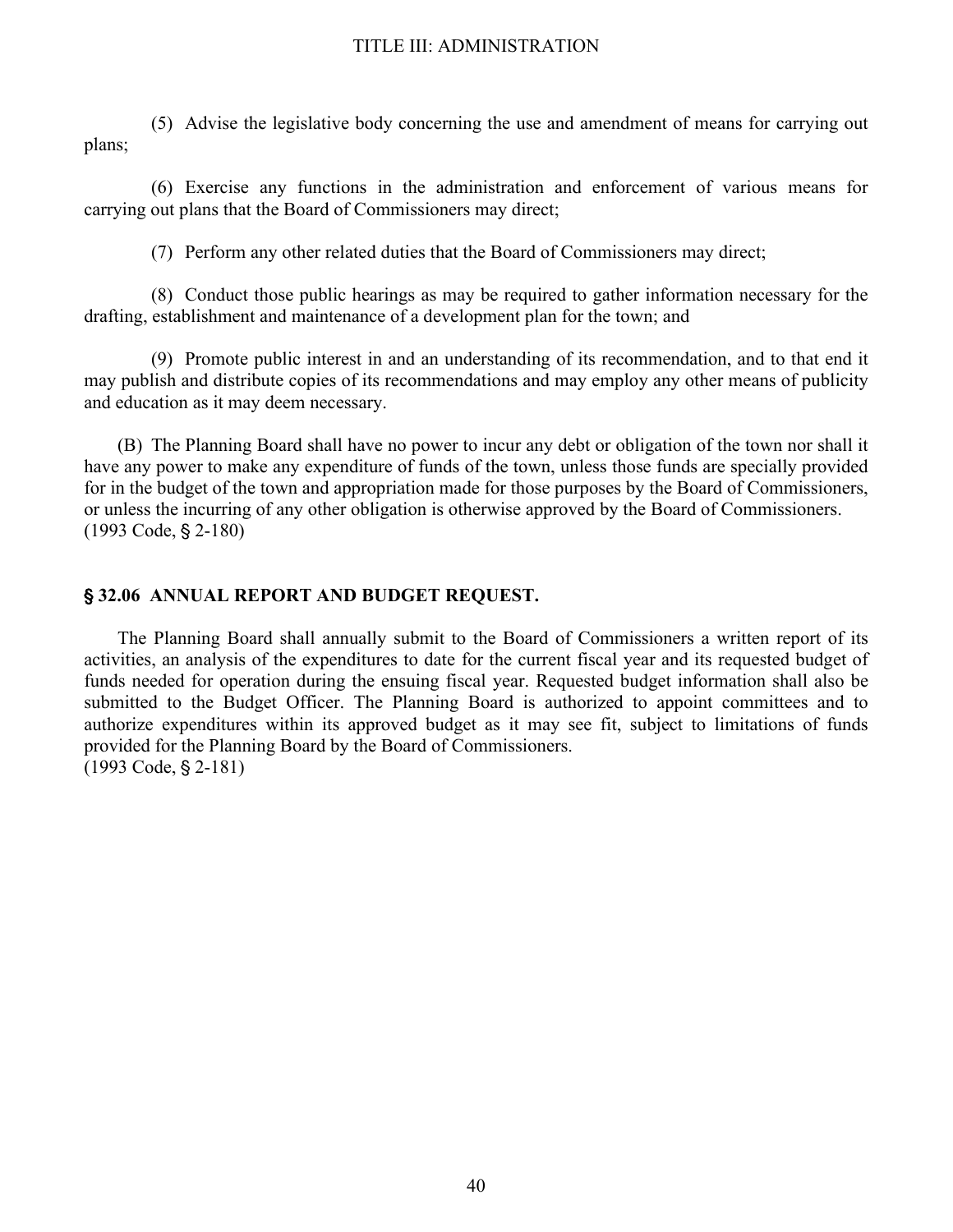#### **CHAPTER 33: CIVIL EMERGENCIES**

#### Section

- 33.01 Authority of Mayor<br>33.02 Establishment of cu
- 33.02 Establishment of curfew<br>33.03 Duty of Chief of Police t
- Duty of Chief of Police to enforce curfew
- 33.04 Violation of curfew

## **§ 33.01 AUTHORITY OF MAYOR.**

(A) The Mayor shall have the authority and is given the authority to declare a state of emergency within the town at any time that he or she deems that an emergency exists and that the declaration is necessary for the protection of life and property and in order to preserve the public peace. (1993 Code, § 26-26)

(B) At any time during the period that a state of emergency has been declared as provided in division (A) above, the Mayor shall have the authority to restrict:

 (1) The hours of operation of any office, business establishment or other place from which people may travel or congregate;

(2) The possession, transportation, sale, purchase and consumption of alcoholic beverages;

 (3) The possession, transportation, sale, purchase, storage and use of dangerous weapons and substances and gasoline; and

 (4) Other activities or place other conditions that may be necessary to maintain order and protect lives or property during the state of emergency. (Am. Ord. passed 10-20-2003)

#### **§ 33.02 ESTABLISHMENT OF CURFEW.**

At any time during the period that a state of emergency has been declared as provided in § 33.01(A) above, the Mayor shall have the authority to establish a curfew for any hours that he or she deems necessary.

(1993 Code, § 26-27)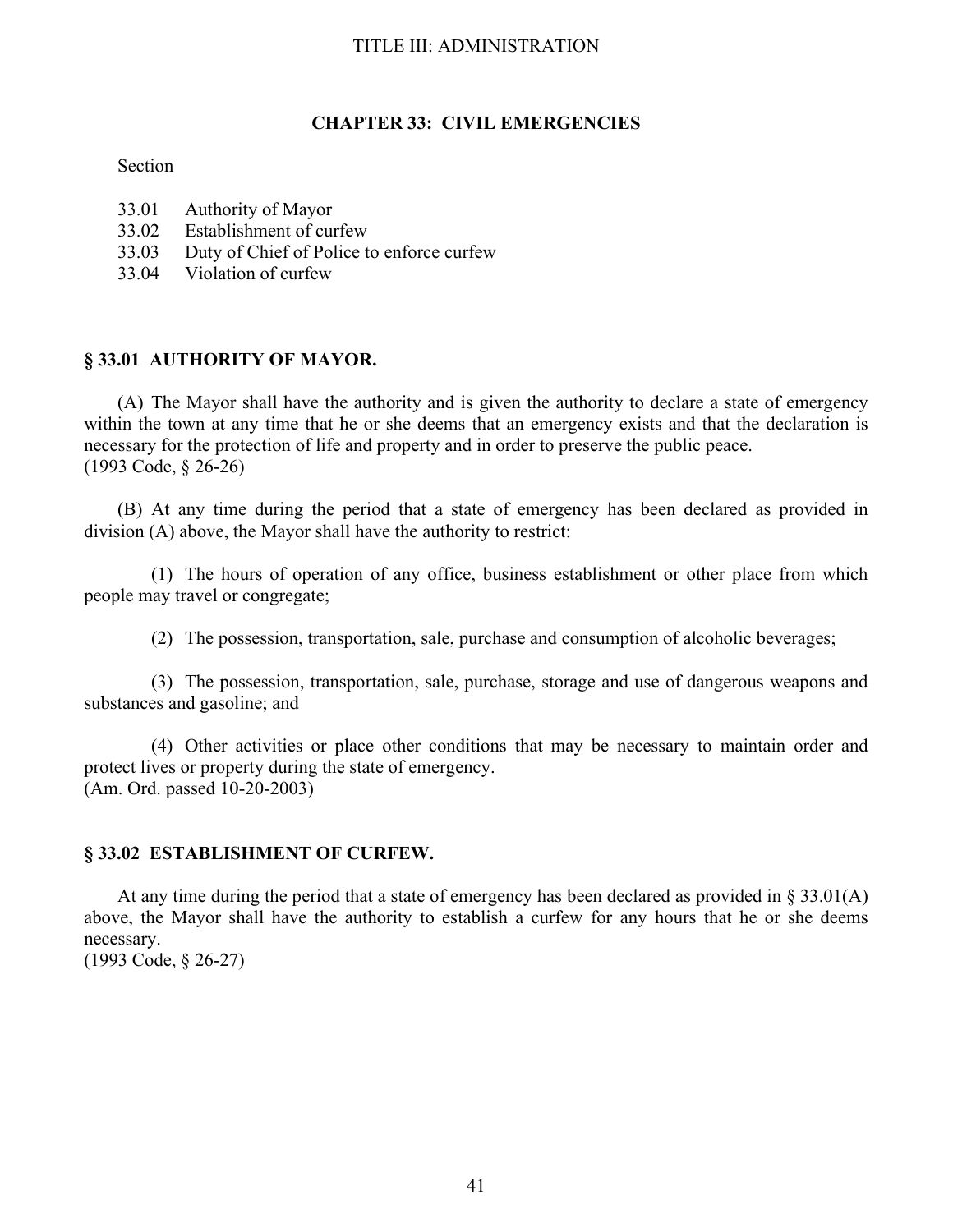## **§ 33.03 DUTY OF CHIEF OF POLICE TO ENFORCE CURFEW.**

When a state of emergency has been declared as set out in this chapter, and when a curfew for certain hours has been established as set out in this chapter, it shall be the duty and responsibility of the Chief of Police of the town to enforce the curfew as fully and as completely as he or she would enforce any law or ordinance of the town.

(1993 Code, § 26-28)

## **§ 33.04 VIOLATION OF CURFEW.**

No person shall appear on the streets of the town during the period that a curfew exists. Each time that a person appears on the streets of the town during the period of curfew shall constitute a new and separate offense.

(1993 Code, § 26-29) Penalty, see § 10.99

*Statutory Reference:*

 *Municipal authority to enact ordinances regarding states of emergency, see G.S. §§ 14-288.1* et seq*.*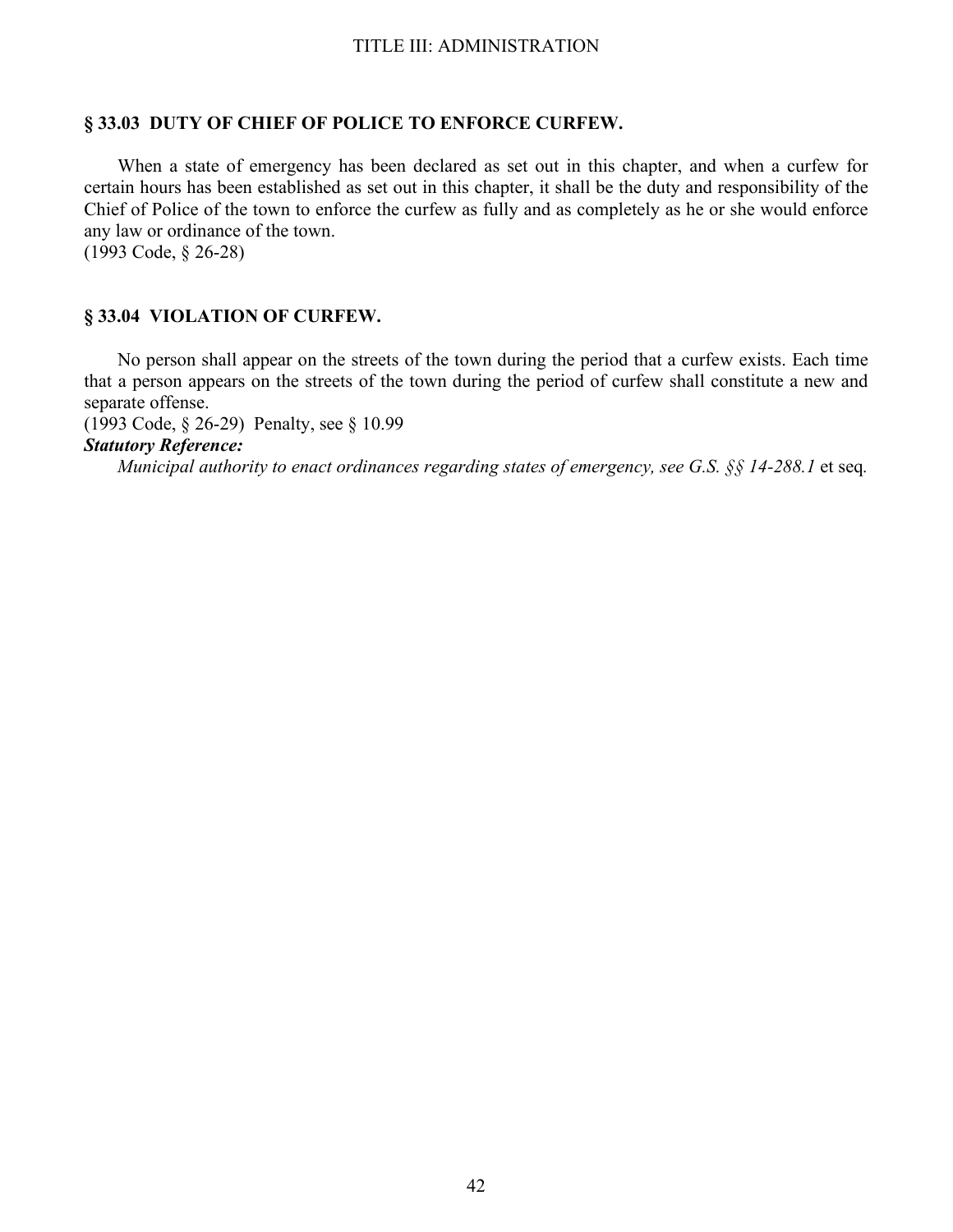## **CHAPTER 34: POLICE DEPARTMENT**

### Section

## *In General*

- 34.01 Chief of Police
- 34.02 General supervision
- 34.03 Assignment of duties
- 34.04 Duties of police officers
- 34.05 Compensation of police officers
- 34.06 Uniforms
- 34.07 Right to enter, arrest or investigate
- 34.08 Confinement
- 34.09 Authority to summon assistance

## *Auxiliary Police Division*

- 34.20 Established
- 34.21 Authority of Chief of Police; appointments; removals; oath; training
- 34.22 Duties
- 34.23 Identification
- 34.24 Firearms
- 34.25 Law enforcement powers
- 34.26 Power of arrest

## *IN GENERAL*

## **§ 34.01 CHIEF OF POLICE.**

(A) Upon recommendation by the Town Administrator a Chief of Police shall be appointed by the Board of Commissioners at the first meeting of the Board after its election and qualification, or as soon thereafter as possible.

- (B) It shall be the duty of the Chief of Police to:
	- (1) Supervise, subject to the Town Administrator, the Police Department;
	- (2) Preserve the peace by suppression of all disturbances and apprehension of all offenders;
	- (3) Serve all processes and precepts that may be issued to him or her;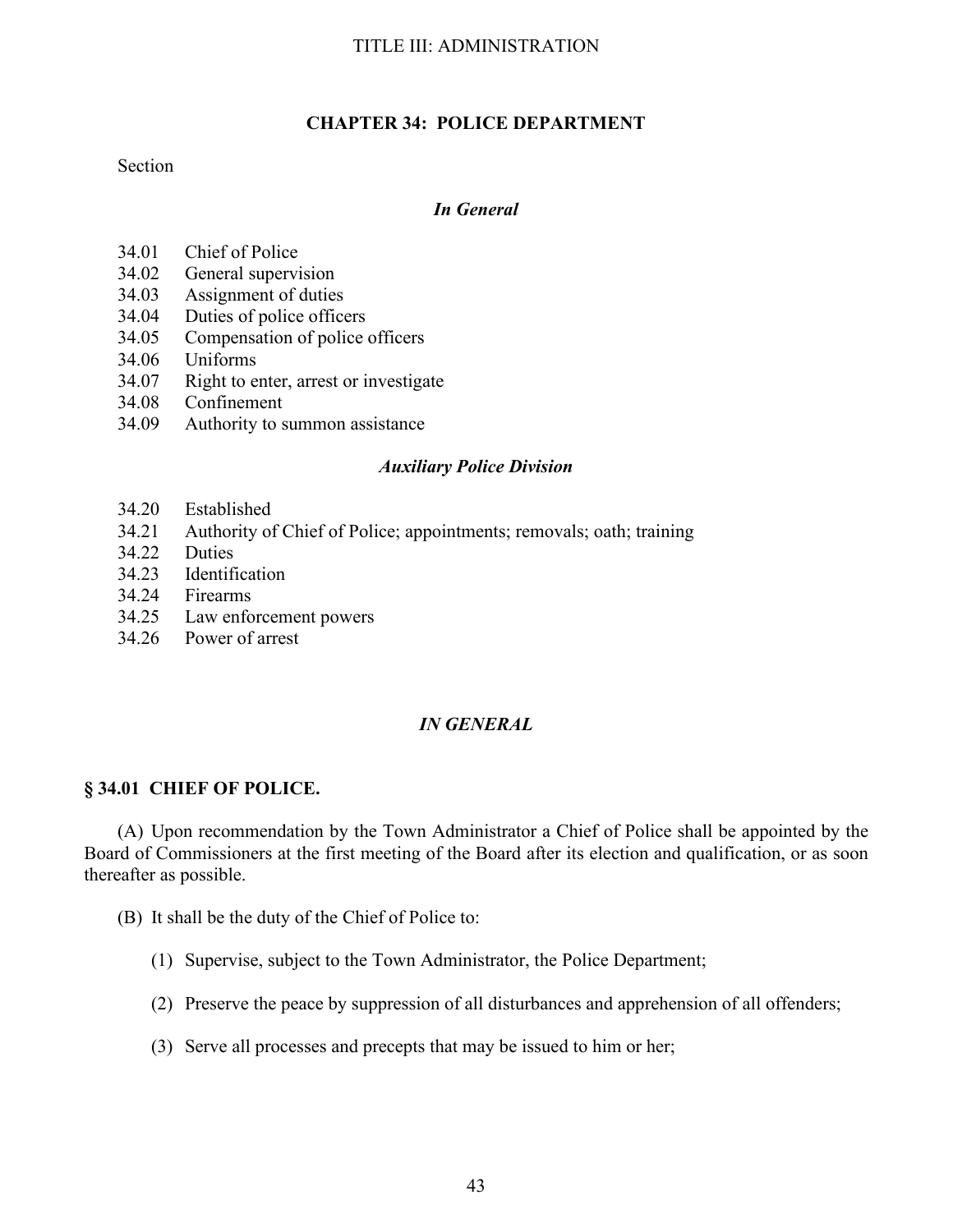- (4) Assign those duties as he or she deems best to the police officers of the town;
- (5) Do any other and further duties as the Town Administrator may assign; and

 (6) Make a monthly report to the Town Administrator and Board, concerning the activities of his or her department. (1993 Code, § 54-1)

## **§ 34.02 GENERAL SUPERVISION.**

The Chief of Police shall have general control of the Police Department and may at any time for cause suspend from duty any member of the police force. (1993 Code, § 54-2)

## **§ 34.03 ASSIGNMENT OF DUTIES.**

The Chief of Police shall have charge of the police force and shall assign those duties to the police officers as he or she thinks best for the good order of the town, and shall be responsible to the Town Administrator in seeing that the police officers faithfully perform their duties. (1993 Code, § 54-3)

### **§ 34.04 DUTIES OF POLICE OFFICERS.**

It shall be the duty of the police officers to:

(A) Especially preserve public peace, prevent crimes, detect and arrest offenders, suppress riots and unlawful gatherings which obstruct the free passage of public streets, sidewalks, parks and public places;

- (B) Protect the rights of persons and property;
- (C) Guard the public health;
- (D) Preserve order at elections and all public meetings and assemblages;
- (E) Regulate the movements of traffic in the streets, bridges, parks, public squares and highways;
- (F) Provide appropriate police attendance at fires;

(G) Carefully observe and inspect all places of public amusement, all places of business having license to carry on that business and to suppress and restrain all unlawful and disorderly conduct or practices therein;

(H) Enforce penalties for the violation of laws and ordinances in the town;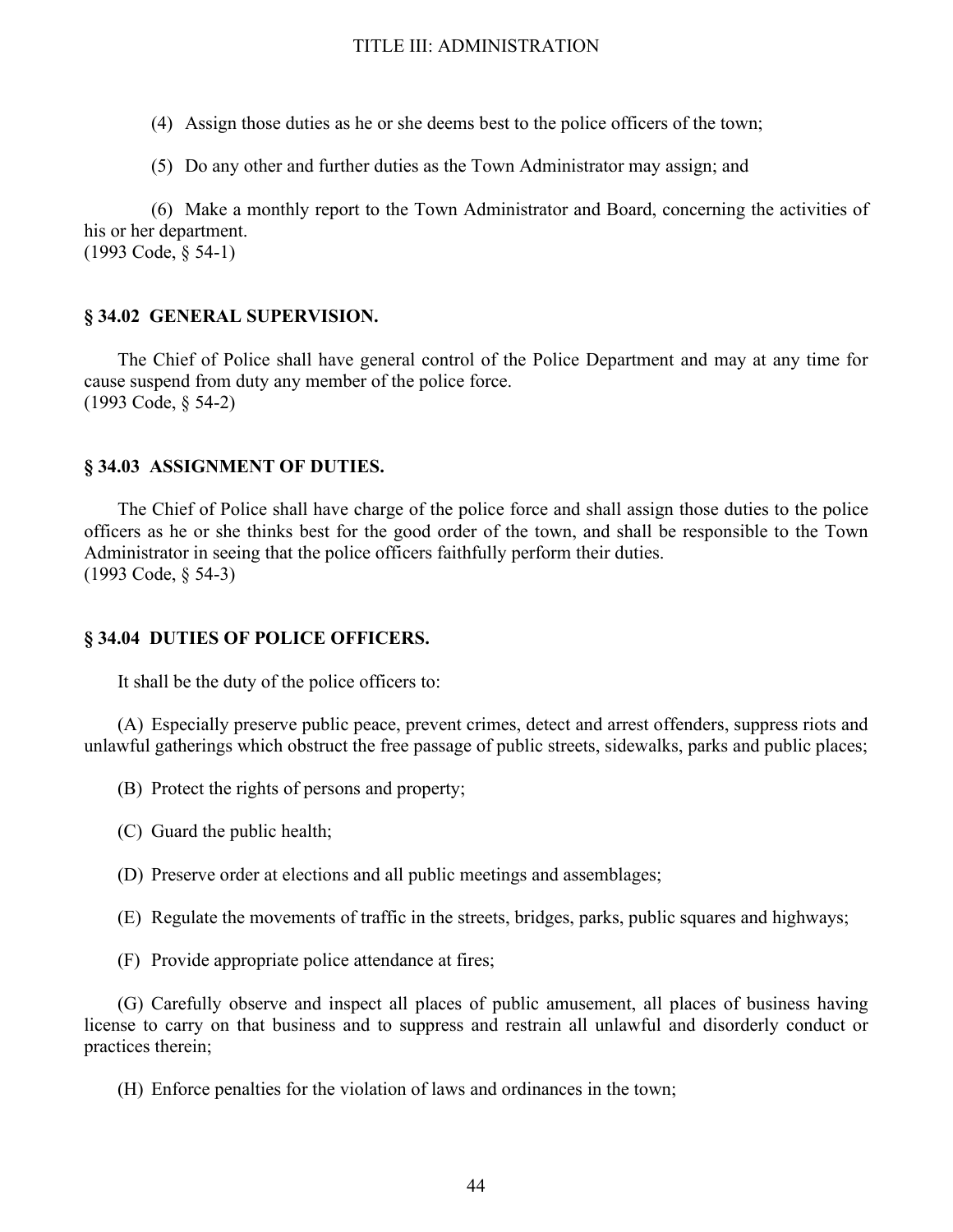(I) Arrest all persons guilty of violating any law or ordinance;

(J) Prevent, as far as possible, any injury to property and buildings, streets and sidewalks;

(K) Report to the Chief of Police any repairs needed by any public property;

(L) Serve all processes issued to them;

(M) Summon as many persons as may be necessary to assist them in the duties as set out in this section; and

(N) Perform any and all other duties that may be assigned to them by the Chief of Police.

(1993 Code, § 54-4)

## *Statutory Reference:*

 *Powers and duties of police officers, see G.S. § 160A-285*

### **§ 34.05 COMPENSATION OF POLICE OFFICERS.**

The police officers shall receive as compensation those sums as specified by the position classification plan and salary schedule. (1993 Code, § 54-5)

#### **§ 34.06 UNIFORMS.**

Police Department officers shall, when on duty, wear those uniforms as shall be prescribed by the Board of Commissioners, and shall keep the same in a neat condition. Upon discharge, resignation or dismissal, the officers shall surrender those uniforms when the same shall have been purchased by the town for their use. It shall be the duty of the Chief of Police to see that the force presents a neat and respectable appearance; provided, any member of the police force designated or employed for emergency, limited or special duty, or anyone working generally as detective or doing detective work, need not be clad in a uniform unless specially directed by the Chief of Police to wear a uniform. The Chief of Police may, from time to time, wear civilian clothes. (1993 Code, § 54-6)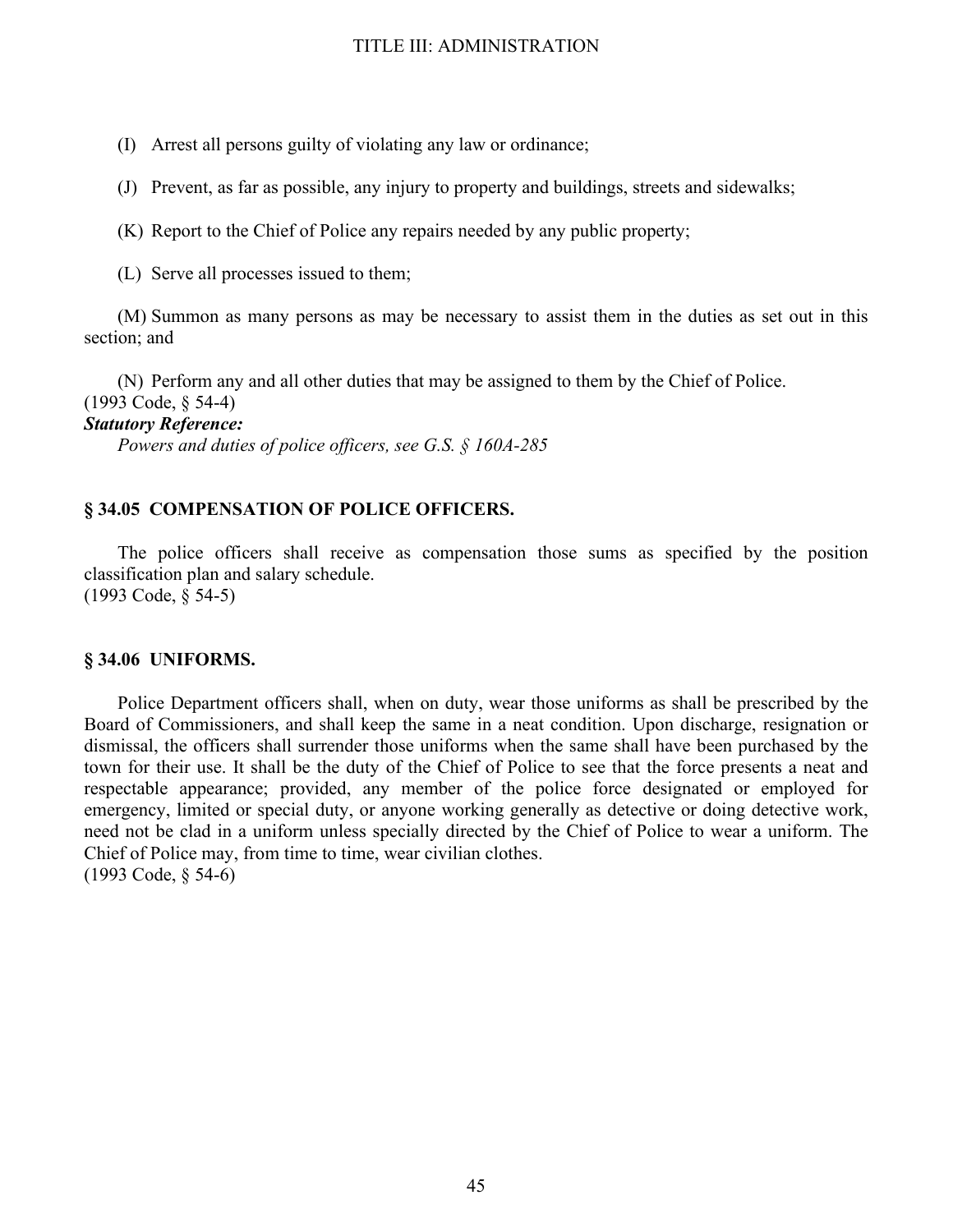#### **§ 34.07 RIGHT TO ENTER, ARREST OR INVESTIGATE.**

The police shall have power to enter the enclosure and house of any person without warrant when they have probable cause to believe that a felony or other infamous crime has been or is about to be committed, for the apprehension of that person so offending, and, if necessary, summon members of the community pursuant to G.S. § 15A-405 to aid them; and all persons so summoned shall have like authority to enter and arrest.

(1993 Code, § 54-7)

#### **§ 34.08 CONFINEMENT.**

When any person is arrested by a police officer for the violation of any town ordinance, state or federal law, it shall be the duty of the arresting officer to take immediately the accused before an appropriate court officer and if bail is not allowed or if the accused is unable to post the required bail, be taken to and confined at an appropriate facility. (1993 Code, § 54-8)

### **§ 34.09 AUTHORITY TO SUMMON ASSISTANCE.**

The Chief of Police or any police officer shall have authority, if resisted in the execution of his or her lawful duties, to summon a sufficient number of persons to aid him or her in enforcing the law; and it shall be unlawful for any person so summoned to refuse to assist the Chief of Police or other officer. (1993 Code, § 54-9)

#### *AUXILIARY POLICE DIVISION*

#### **§ 34.20 ESTABLISHED.**

There is established, within the Police Department, an Auxiliary Police Division. The Division shall be a volunteer organization composed of as many members as may from time to time be determined by the Town Administrator and Chief of Police. (1993 Code, § 54-31)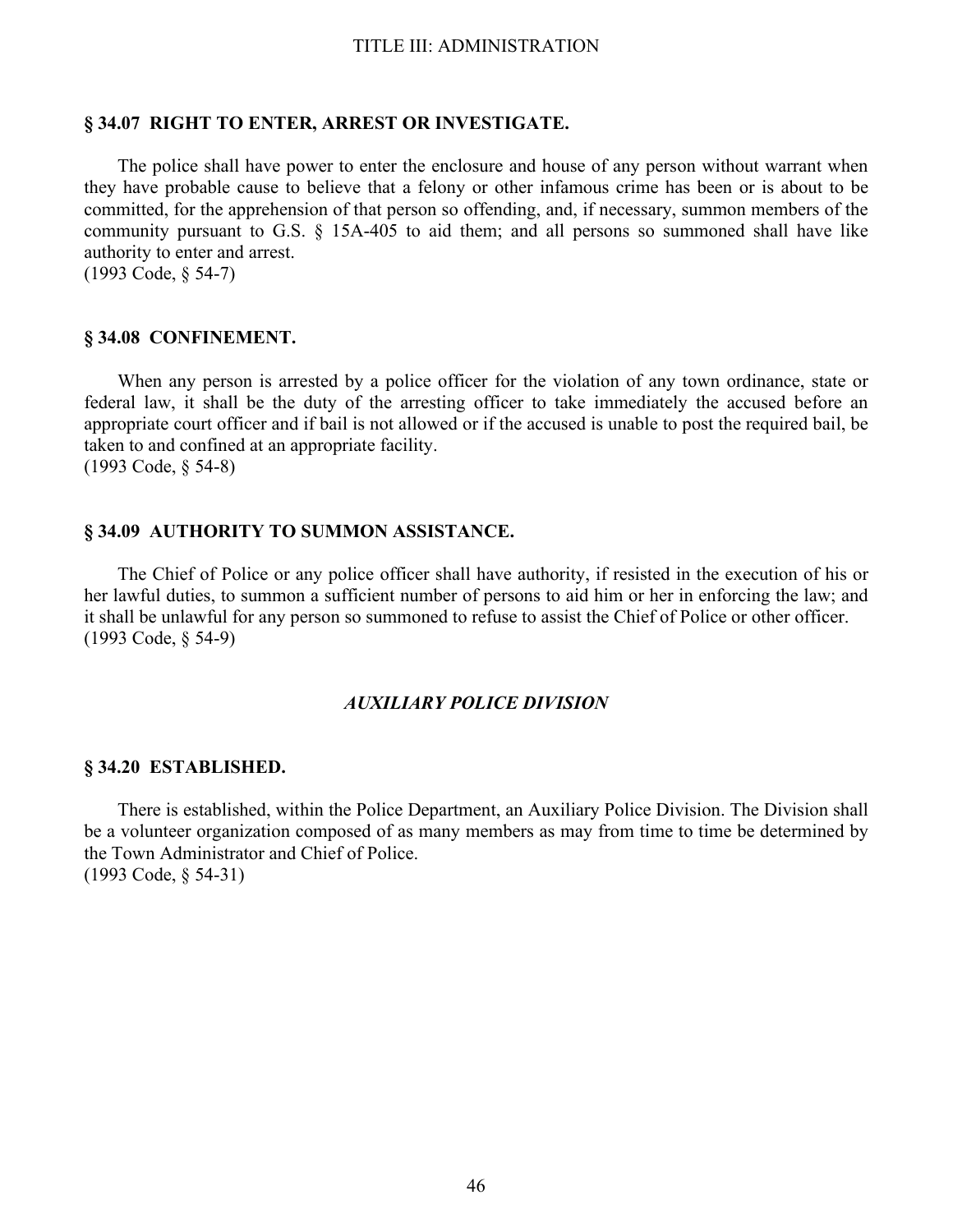## **§ 34.21 AUTHORITY OF CHIEF OF POLICE; APPOINTMENTS; REMOVALS; OATH; TRAINING.**

(A) The Auxiliary Police Division shall be under the direct control of the Chief of Police, acting under the general supervision of the Town Administrator. All appointments and removals of members of the Auxiliary Police Division shall be made in the same manner and under the same policies and procedures as may from time to time be established for appointment and removal of regular police officers.

(B) The Auxiliary Police Division shall have an Auxiliary Police Chief, a Sergeant and two Patrol Supervisors (PO11), and all other members shall have the rank of patrol officer. The Chief of Police shall appoint all officers of the Auxiliary Police Division. Each member of the Auxiliary Police Division shall take the oath of office of a regular police officer. The Chief of Police shall provide for adequate training of members of the Auxiliary Police Division and of candidates for membership. (1993 Code, § 54-32)

#### *Statutory Reference:*

 *Auxiliary law enforcement personnel, see G.S. §§ 160A-282* et seq*.*

## **§ 34.22 DUTIES.**

(A) The duties of the Auxiliary Police Division, subject at all times to the direction, supervision and control of the Chief of Police, shall be to assist the regular members of the Police Department in the enforcement of law and the maintenance of peace and order when called to active duty by the Chief of Police. The Chief shall by order establish rules and regulations to govern the Auxiliary Police Division, to fix the specific duties of its members and to provide for the maintenance of discipline. Members of the Auxiliary Police Division shall obey the instructions of regular police officers in carrying out their duties.

(B) The Chief may prescribe other duties than those mentioned herein to be performed by the Auxiliary Police Division, with approval of the Town Administrator. (1993 Code, § 54-33)

#### **§ 34.23 IDENTIFICATION.**

An identification card and other insignia or evidence of identity as the Chief may prescribe shall be issued to each member of the Auxiliary Police Division, who must carry the card and other identification at all times while on duty, and who must surrender them upon the termination of his or her membership. (1993 Code, § 54-34)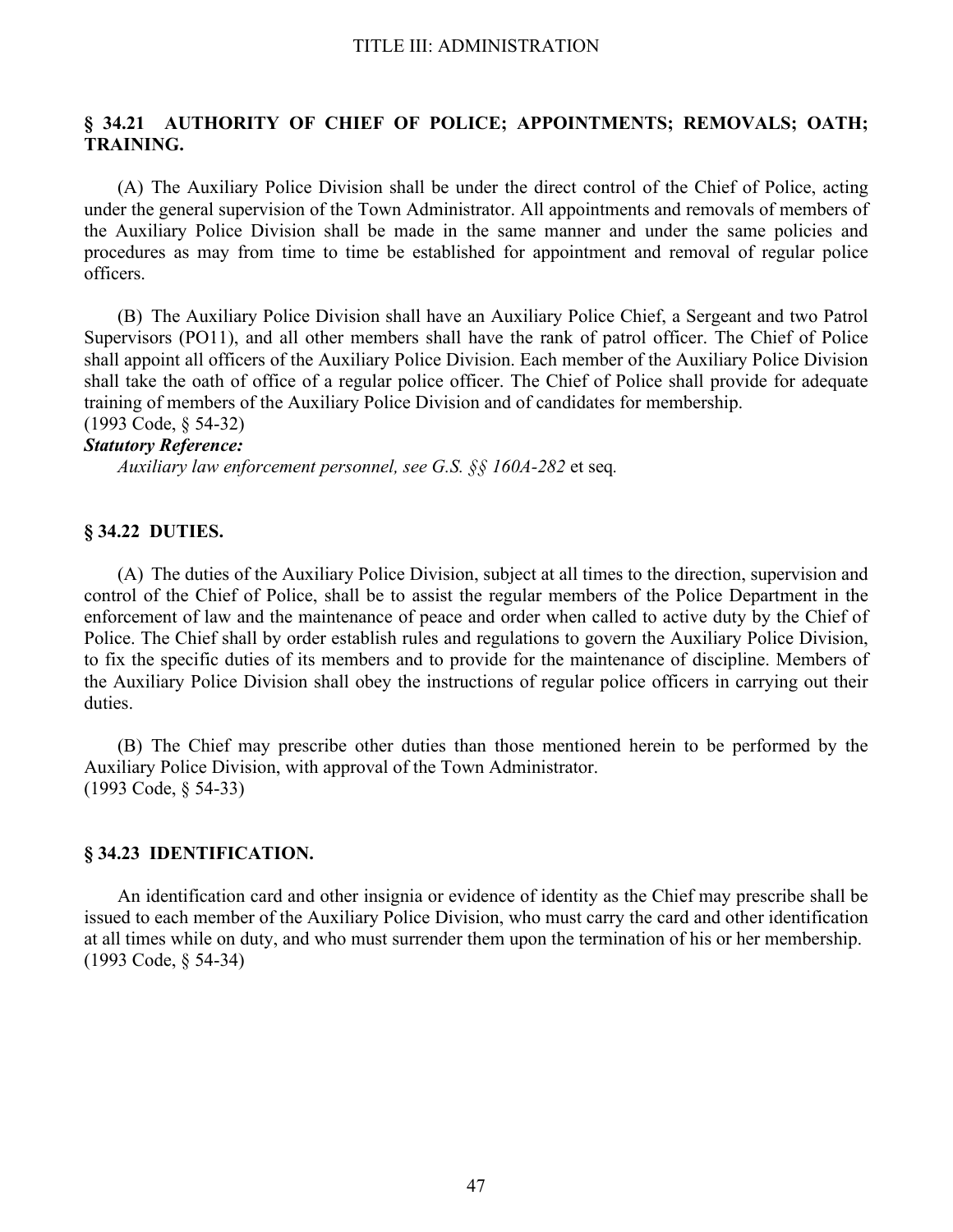## **§ 34.24 FIREARMS.**

 No member of the Auxiliary Police Division shall while on duty carry or use any firearm. (1993 Code, § 54-35)

### **§ 34.25 LAW ENFORCEMENT POWERS.**

No member of the Auxiliary Police Division shall enforce, nor attempt to enforce, any law except when performing auxiliary duties, and only when immediately accompanied by one or more regular police officers, who have requested assistance. (1993 Code, § 54-36)

## **§ 34.26 POWER OF ARREST.**

Members of the Auxiliary Police Division shall have only the powers of arrest of a private citizen; provided, however, that the Chief of Police may make it the duty of any members of the Auxiliary Police Division, while on active duty, to lend physical aid to any regular police officer in making any lawful arrest.

(1993 Code, § 54-37)

## *Statutory Reference:*

 *Detention of offenders by private persons, see G.S. § 15A-404*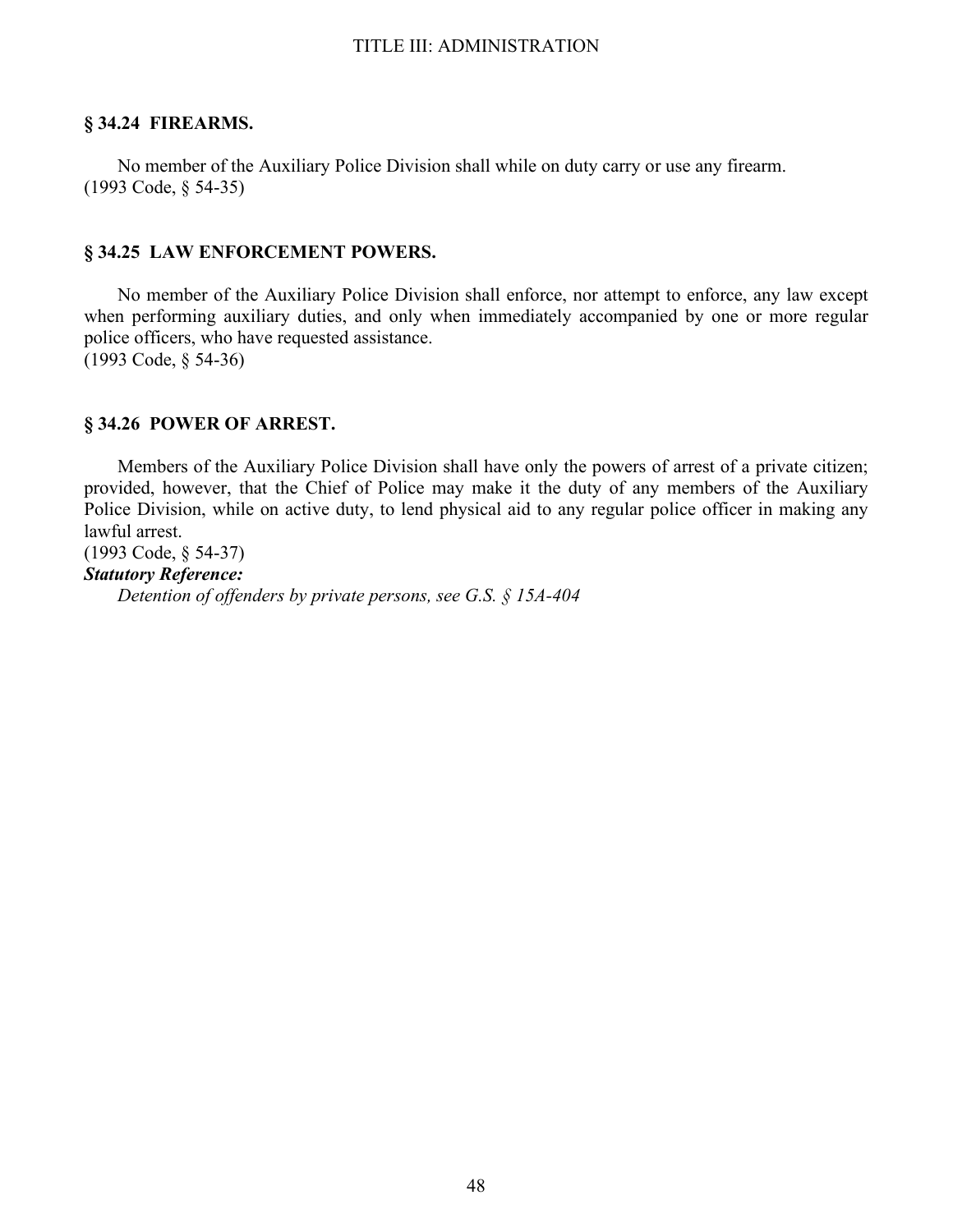## **CHAPTER 35: FINANCE**

## Section

- 35.01 Disbursement of funds
- 35.02 Purchasing
- 35.03 Advertising for proposals
- 35.04 Certain contracts shall be in writing, secured
- 35.05 Finance Commissioner
- 35.06 Disposal of personal property owned by the town

## **§ 35.01 DISBURSEMENT OF FUNDS.**

No money will be disbursed from the town treasury except as provided for in the annual budget or in the case of an extreme emergency. (1993 Code, § 2-201)

## **§ 35.02 PURCHASING.**

(A) Before any order is given for items to be paid by the town or any purchase made by any town employee, a purchase order must first be obtained.

(B) Except in exigent circumstances:

 (1) Any contract in which the amount involved is \$1,000 or more requires prior approval by the Board of Commissioners;

 (2) Any contract in which the amount involved is \$500 or more but less than \$1,000 requires prior approval by the Town Administrator; and

 (3) Any contract in which the amount involved is less then \$500 requires prior approval by the respective department head.

(C) Any town employee purchasing goods without a purchase order will be held responsible for the cost of same.

(1993 Code, § 2-202) *Charter Reference: Financial provisions, see Ch. III Statutory Reference: Local Budget and Fiscal Control Act, see G.S. §§ 159-7* et seq*.*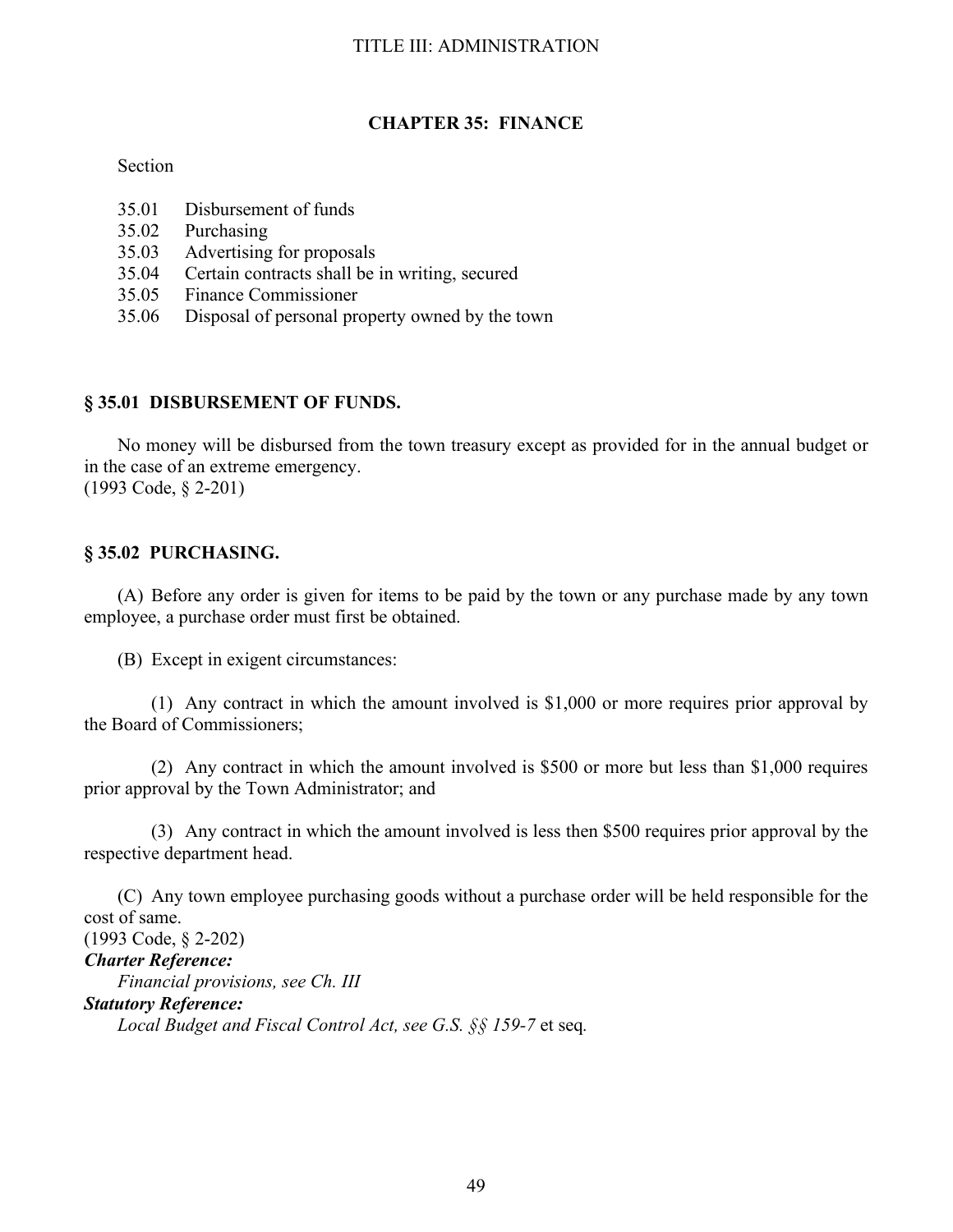#### **§ 35.03 ADVERTISING FOR PROPOSALS.**

All contracts for construction or repair work; or purchase of apparatus, supplies, materials or equipment, shall be let under the provisions of G.S. § 143-129. No bill or contract shall be divided for the purpose of evading any provision of this chapter. (1993 Code, § 2-203)

#### **§ 35.04 CERTAIN CONTRACTS SHALL BE IN WRITING, SECURED.**

All contracts made by any department, board or commission shall be in writing, and no contract shall be deemed to have been made or executed until signed by the officer authorized by law to sign that contract, approved by the Board of Commissioners. Any contract made as aforesaid may be required to be accompanied by a bond with sureties, or by a deposit of money, certified check or other security for the faithful performance thereof, satisfactory to the Board, of officials having the matter in charge; and those bonds or other securities shall be deposited with the Finance Officer until the contract has been carried out in all respects. No contract shall be altered except by a written agreement of the contractor, the sureties on his or her bond and the officer, department or board making the contract, with the approval of the Board of Commissioners. (1993 Code, § 2-204)

## **§ 35.05 FINANCE COMMISSIONER.**

(A) The Finance Commissioner shall be selected by the Board of Commissioners.

(B) The Finance Commissioner shall have signature authority on all checks, orders and other financial instruments requiring same.

(C) The Finance Commissioner will be bonded in an amount as the Board of Commissioners determines to be of sufficient coverage to protect the town against any misuse or misappropriation of town funds.

(1993 Code, § 2-205)

#### **§ 35.06 DISPOSAL OF PERSONAL PROPERTY OWNED BY THE TOWN.**

(A) *Property valued at less than \$5,000.*

 (1) The Town Administrator or his or her designee is authorized to dispose of personal property owned by the town that is valued at less than \$5,000 for any one item or group of similar items, to set the property's fair market value and to convey title to the property to the town. Prior to disposition, the Town Administrator or designee must determine that the property is no longer necessary or desirable for town use. The Town Administrator or designee shall choose a method of disposal designed to obtain a fair market value for the property in the most efficient and economical manner possible. The disposal of the property may be achieved through public or private exchange or sale. No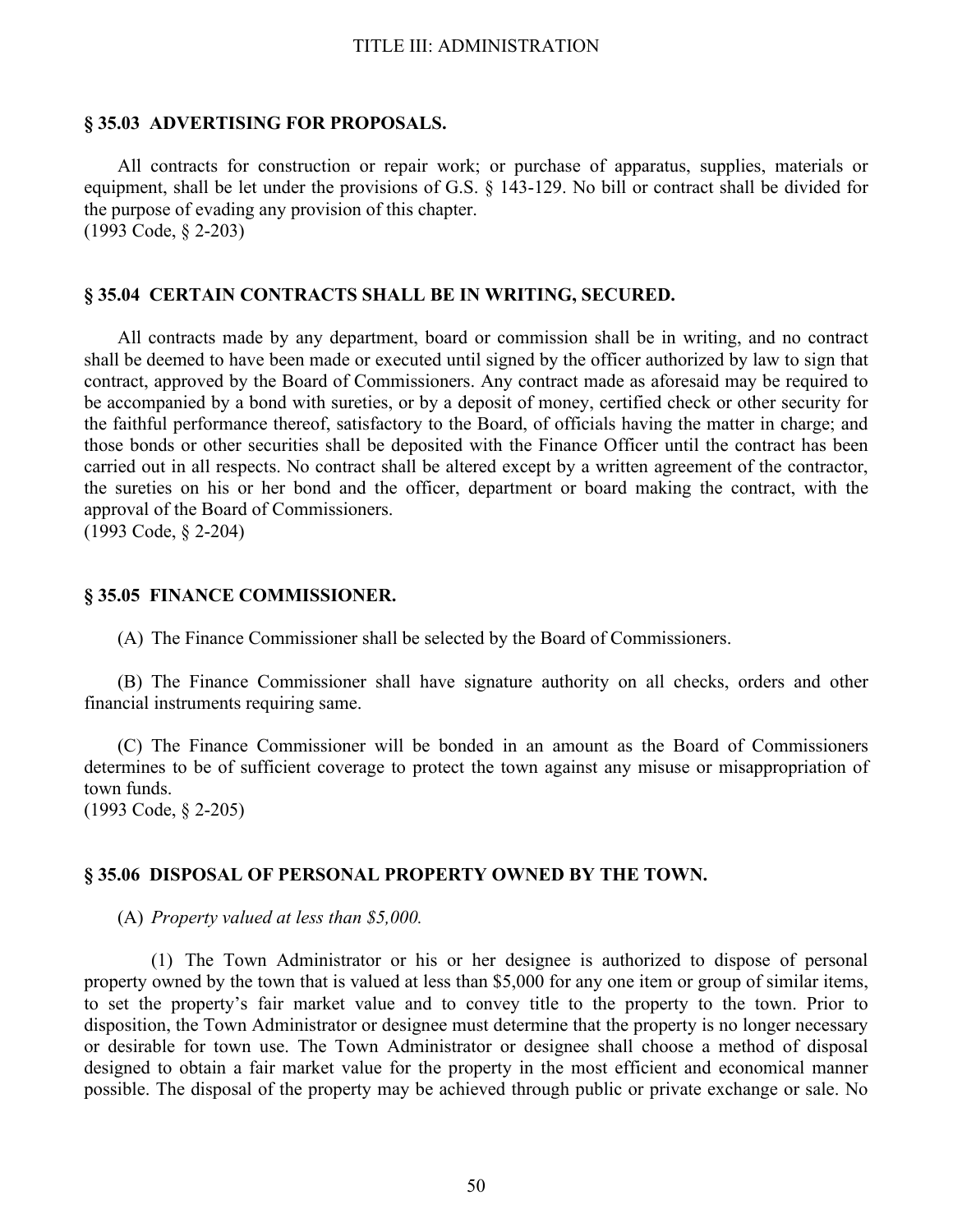prior notice of the proposed sale or exchange is required.

 (2) The Town Administrator or designee shall report the sales to the Board of Commissioners at its next regularly scheduled meeting. The reports shall generally describe the property sold or exchanged, to whom it was sold or with whom it was exchanged and the amount of money or other consideration received for each sale or exchange.

(B) *Property valued at \$5,000 or more.* Personal property valued at \$5,000 or more for any one item or group of similar items may be disposed of as outlined in G.S. Chapter 160A, Article 12. (Res. 2005-13, passed 9-12-2005)